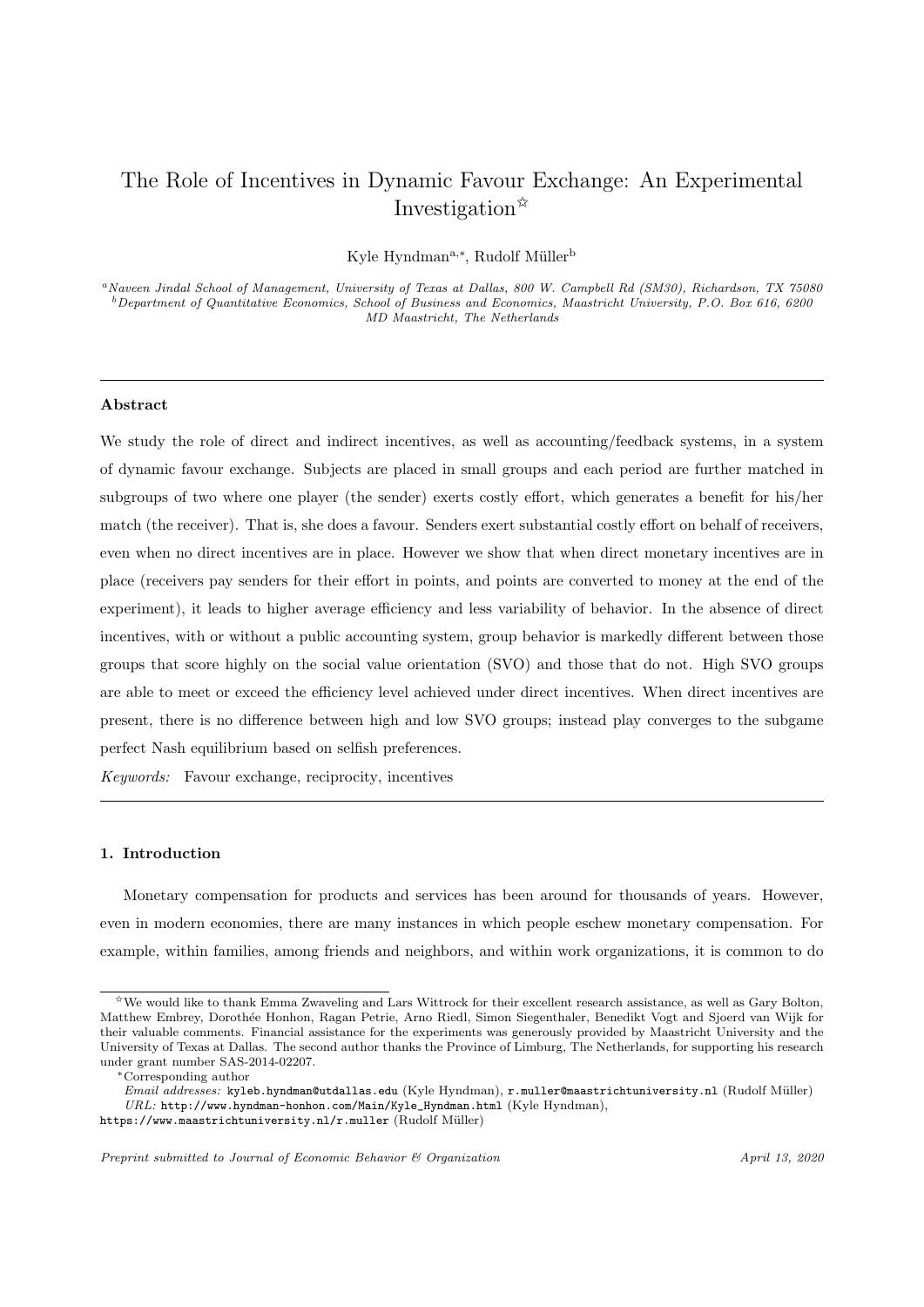favours without direct monetary compensation. In between pure favour exchange and money that makes part of a global currency system, systems of local currencies have emerged over the past decades [\(Michel](#page-22-0) [and Hudon, 2015\)](#page-22-0). Their introduction seems to be driven by a belief in the positive effect of money on welfare (i.e., as a coordinating device to facilitate exchange), and the hope that introducing local money can maintain such exchanges, but keep the benefits with the local community. Recently, there also exist groups that eschew any kind of money, and rely exclusively on "gifts" or favour exchange. One such example is the Buy Nothing Project, in which people from local communities form groups whose members make offers to provide goods/services, or make requests to receive goods/services. The rules of the project explicitly state, "[w]e do not permit trading, bartering, buying or selling within our groups. Keep in mind that all gifts here must be given without any strings attached, and without any expectation of reward other than the joy of giving."[1](#page-1-0) That is, the rules forbid direct, contemporaneous trades of "this for that", but within the group the same person may be on both the giving and receiving side of different "gifts" at different points in time. Thus, it seems fair to claim that parts of society seek out systems that focus on serving the needs of its citizens, while looking beyond fiat currency as the medium of exchange, and some eschewing monetary exchange of any kind.

Motivated by these developments as well as literature on coordination devices, indirect reciprocity, and other regarding preferences which we summarize in Section 2, this paper provides new experimental insights on the behavioural effects of direct monetary and indirect non-monetary incentives on exchange economies. Absent any kind of monetary system, the parties must rely on favours to trade. This forms the basis of our Control treatment. Payments at the end of the experiment equal total benefits from favours minus total cost of providing favours. At the other extreme is an economy with a fully-fledged experimental currency, in which subjects directly and immediately pay for the effort – at a fixed price per unit – exerted on their behalf by other subjects. In this treatment benefits from receiving favours minus costs of providing favours, as well as their net experimental currency payments received or deducted from doing or receiving favors are fully converted to the local currency where the experiment took place (in our case, Euro) at the end of the experiment. In this case, there are no favours because the receiver immediately pays for the good or service with the experimental currency. This is the basis of our Monetary treatment, which we say has direct incentives.

In between these two extremes is an economy where the experimental currency is reduced to a pure accounting device. Similar to Local Exchange Trading Systems (LETS) or Time Banks, the effort for providing a favour is translated into "compensation" on a record-keeping ledger available to all participants in the system. To emphasize this accounting role in our experiments, this "compensation" has no effect on the monetary payoffs of the participants; that is, it is not convertible to Euro at the end of the experiment.

<span id="page-1-0"></span><sup>&</sup>lt;sup>1</sup>See [https://www.buynothingproject.org/the-fine-print-2/#Discussions](https://www.buynothingproject.org/the-fine-print-2/##Discussions) (accessed on 27 September 2018).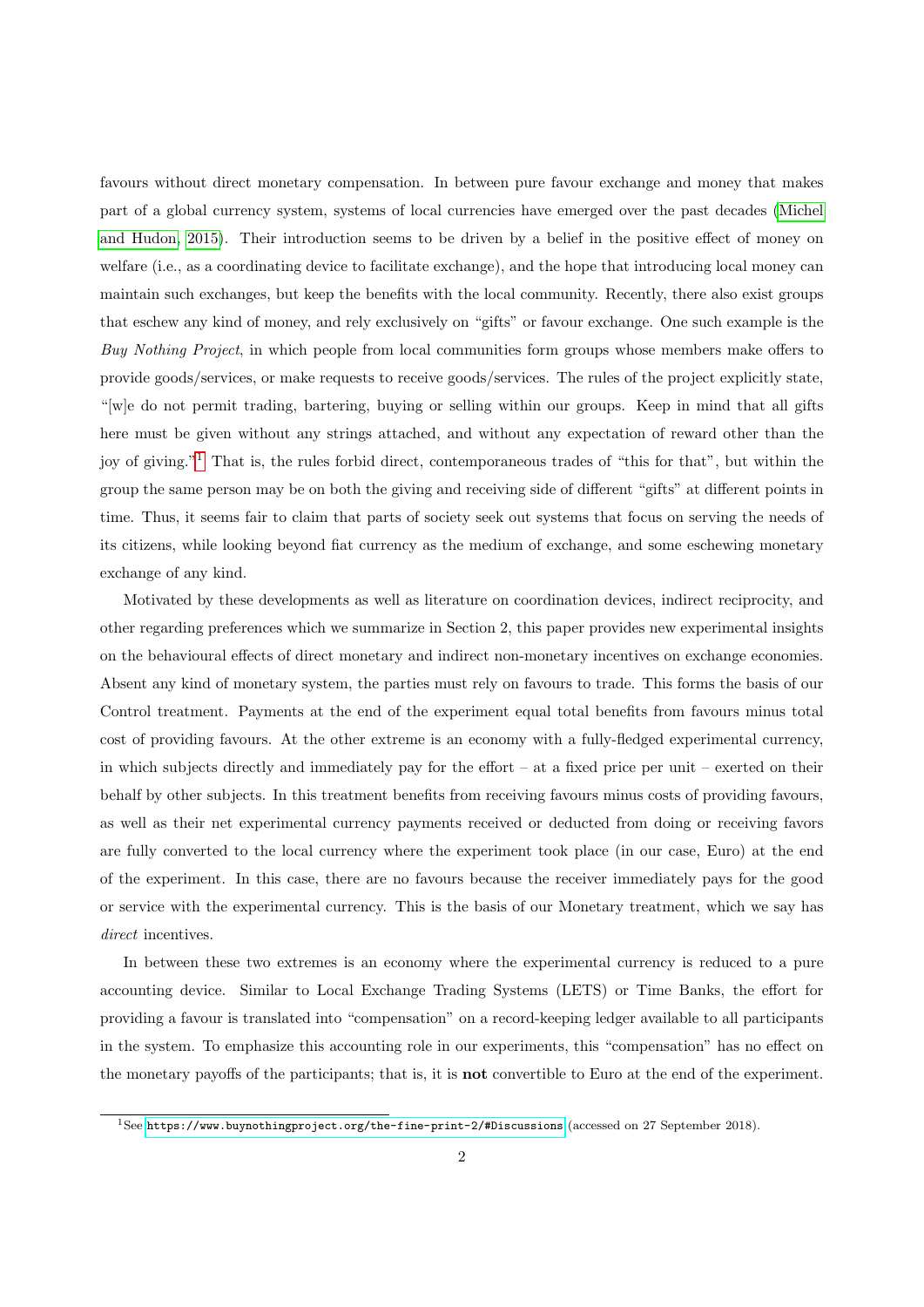Instead, as in the Control, earnings are solely based on the benefit from favours received and the cost of favours given. This is the basis of our Effort Accounting Treatment, which we say has indirect incentives.

Except for the possible presence and scope of "money", all three economies are otherwise identical. That is, the cost of providing a service and value from receiving a service are identical across treatments. The three economies have the same social welfare maximizing amount of favours, which generates strictly more welfare than the subgame perfect Nash equilibrium (SPNE) based on selfish preferences of the underlying games. As we show, the SPNE in the Monetary treatment generates strictly positive welfare, while the SPNE in the Control treatment and the Effort Accounting treatment with indirect incentives generates zero welfare.

Our first question is to ask which of these institutions is most efficient, and whether direct incentives (i.e., money) are necessary to promote beneficial exchange. As we show in our experiment, money does promote exchange and acts as a strong coordination device. However, an important result is to show that dynamic favour exchange can also be sustained with indirect incentives.

The second question is, what role does the record-keeping function of a traditional LETS system have on favour exchange? A natural hypothesis is that since the record-keeping system acts as a kind of reputation mechanism, it will promote greater favour exchange than the Control treatment, which lacks both direct monetary incentives and record-keeping (see, e.g., [Kocherlakota](#page-22-1) [\(1998\)](#page-22-1) for an argument on the memory function of money, and [Bolton et al.](#page-22-2) [\(2005\)](#page-22-2) for experimental evidence on the role of reputation in image scoring games).<sup>[2](#page-2-0)</sup> Our second result is that this hypothesis turns out to be false. Absent monetary incentives, whether or not such public record-keeping is present, there is no difference in dynamic favour exchange (in terms of effort and earnings).[3](#page-2-1)

One of the underlying motives for alternative currencies or record keeping systems is the idea that they are beneficial to cohesive groups. In the absence of any money to facilitate exchange, if Mary does a favour today for Jane, Mary needs to trust that she will be given a favour by either Jane herself or some other member of the community later. When group size increases, the required trust increases. With a LETS or complementary currency system (CCS), group members need only to trust that there will be opportunities in the future to get a favour in return for earned currency units. The level of required trust is thus diminished, and the expectation is that the alternative currency increases the willingness of group participants to do each other a favour.

Although we did not set out to directly manipulate group cohesiveness in our experiments, due to random assignment of subjects to groups, we naturally have exogenous variation in this. Specifically, separate from

<span id="page-2-0"></span><sup>2</sup>For example, [Camera and Casari](#page-22-3) [\(2009\)](#page-22-3) show that cooperation in an infinitely repeated prisoner's dilemma game with random matching is possible with a sufficiently rich reputation mechanism (along with other conditions on the environment).

<span id="page-2-1"></span><sup>&</sup>lt;sup>3</sup>While there is no significant difference in dynamic favour exchange with or without the record-keeping system, as we show, subjects' behavior is influenced by the information contained therein.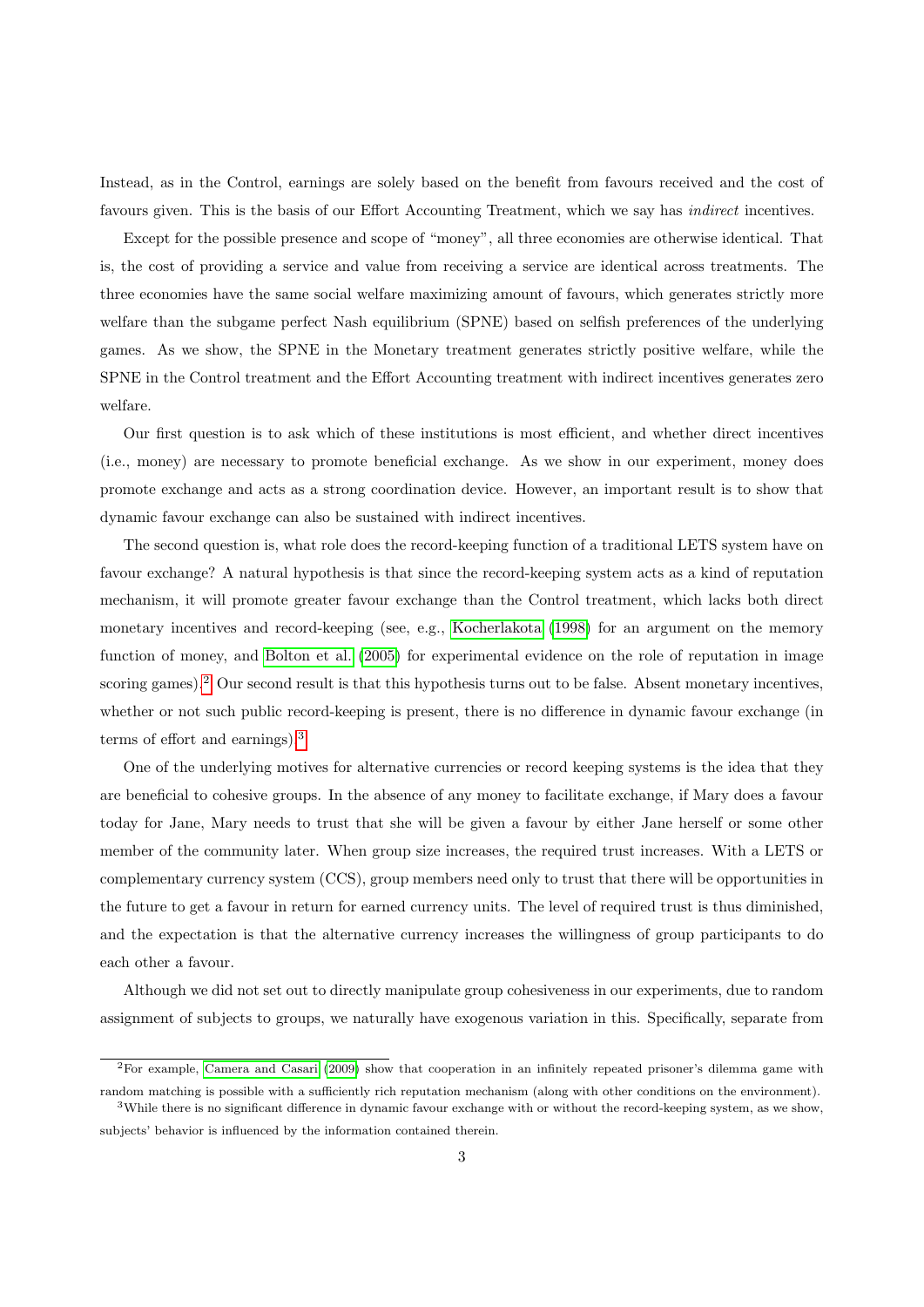the main experiment, we elicited each subject's social value orientation [\(Murphy et al., 2011\)](#page-23-0), which measures how individualistic/competitive versus altruistic/pro-social a subject is.

Our final, and most interesting, result is to show the strikingly different effects of social value orientation depending on whether monetary incentives are present or not. In the absence of monetary incentives, there is a strong divergence in dynamic favour exchange between groups with high and low social value orientation. Specifically, groups with high social value orientation were able to sustain high levels of dynamic favour exchange that rivaled or exceeded even those groups who had direct monetary incentives.[4](#page-3-0) On the other hand, groups with low social value orientation were unable to sustain high levels of dynamic favour exchange.

When monetary incentives were present, the degree of dynamic favour exchange was not affected by social value orientation. Due to the fact that the Nash equilibrium was not socially efficient, one might have predicted that groups with high social value orientation achieve higher, more socially efficient, levels of favour exchange. The fact that this did not occur provides strong evidence that monetary incentives crowded out social preferences.

The next section briefly reviews the related literature. Section [3](#page-5-0) outlines the experimental design and generates hypotheses, which we subsequently test in Section [4.](#page-10-0) Finally, in Section [5](#page-21-0) we provide some concluding remarks and discuss how our results may apply more broadly.

## 2. Related Literature

This paper is related to two broad streams of literature. First, there is a large literature that is concerned with both direct and indirect reciprocity. This includes the large literature on gift exchange, starting with [Fehr et al.](#page-22-4) [\(1993,](#page-22-4) [1997\)](#page-22-5). In these papers one player makes an unconditional gift (i.e., a wage) in the hope of being reciprocated with high effort. This literature has shown that robust gift exchange can occur. Our set-up is slightly different due to the fact that a favour cannot be directly reciprocated in the same period. At best, it can only be directly reciprocated in a later period, if the same pair of subjects are rematched with their roles reversed. Of course, in our Effort Accounting treatment, there is also scope for *indirect* reciprocity because the public accounting ledger provides a summary of the favours done and received.

Two other notable examples of papers focused on indirect reciprocity are [Bolton et al.](#page-22-2) [\(2005\)](#page-22-2) and [Seinen](#page-23-1) [and Schram](#page-23-1) [\(2006\)](#page-23-1). Both papers study experimentally the image scoring game where groups of players are paired in each period with one having the option to "give" to another or "keep" for one's self.[5](#page-3-1) What makes the game interesting is that the same two players will never interact with each other again, and the players

<span id="page-3-0"></span><sup>&</sup>lt;sup>4</sup>Alós-Ferrer and Garagnani [\(2018\)](#page-22-6) also show that social value orientation is positively associated with cooperation. Our result is more nuanced because it only appears to apply in the absence of explicit incentives. Our results also highlight the importance of negative reciprocity in explaining earnings in the absence of monetary incentives.

<span id="page-3-1"></span> $5$ As with [Bigoni et al.](#page-22-7) [\(2019\)](#page-22-7), the decision to give/help in these papers is binary.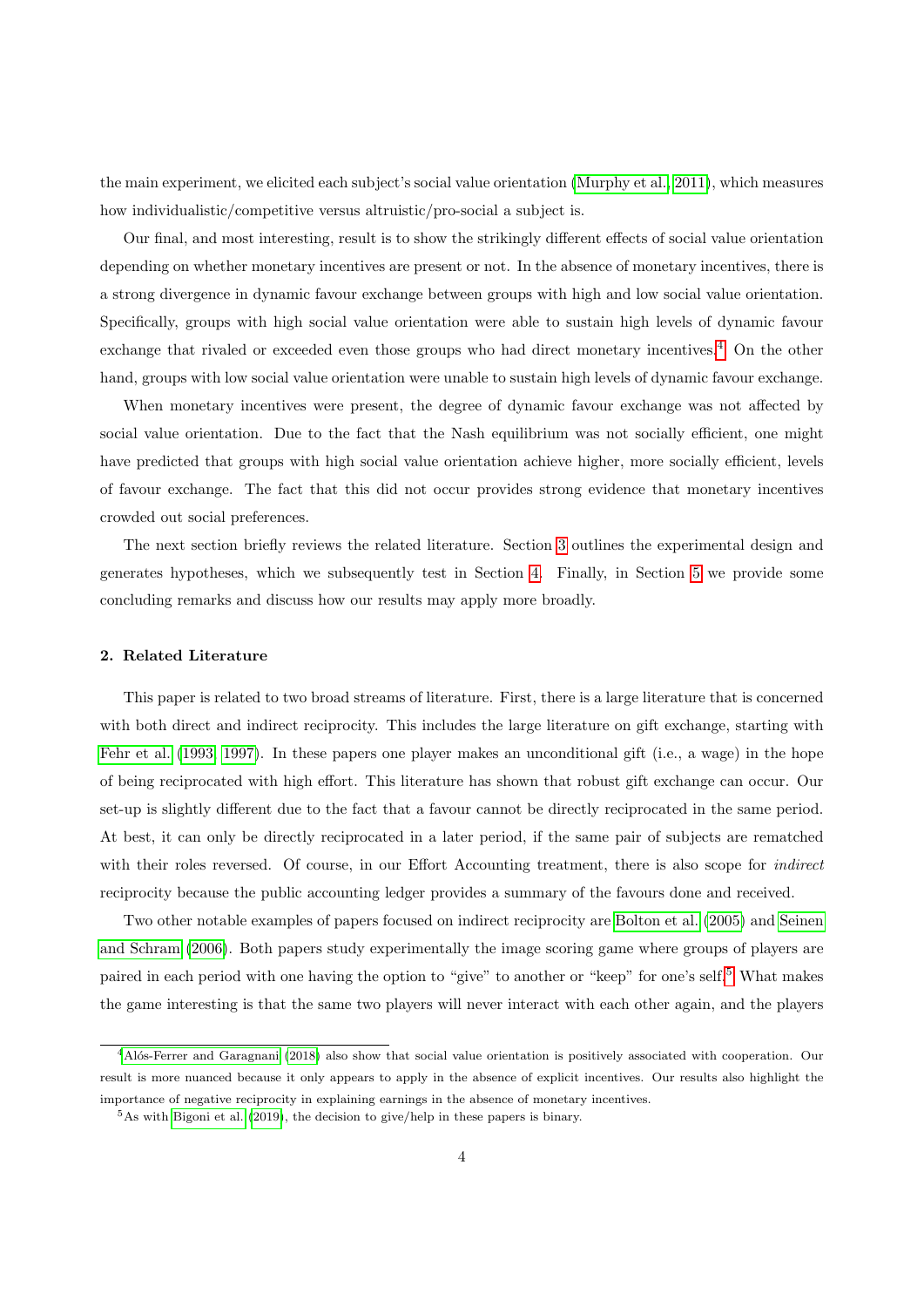know this. Yet, [Bolton et al.](#page-22-2) [\(2005\)](#page-22-2) show that even with a known, finite, last period players frequently give, and giving increases in the amount of past information players have about their current partners (e.g., did their previous partner give to someone who, when it was their turn to give, also gave?).

More recently, [Jacobson and Petrie](#page-22-8) [\(2014\)](#page-22-8) study favour exchange in a public goods game. In this setting, groups of players play a series of public goods games. Most relevant for us is that they consider treatments where a public ledger of past contributions either is or is not available, in order to distinguish between strategic, direct and indirect reciprocity. They show that contributions are about 14% higher in the presence of a public ledger. Their results provide support for strategic and direct reciprocity but they do not find evidence of indirect reciprocity. Our Effort Accounting treatment includes a public ledger, which may facilitate indirect reciprocity since it tracks the behavior of subjects across all pairings, and not just when matched with a specific subject.

[Cabral et al.](#page-22-9) [\(2014\)](#page-22-9) study the indefinitely repeated veto game in which nature randomly selects a payoff vector for two players. Although the sum is positive, one player may receive a negative payoff that period. Upon seeing the proposed payoff vector, players can accept or veto it. If one player vetoes, then both players earn 0 in the period. The situation in which one player's payoff is negative corresponds closely to our structure because one player is asked to accept a negative payoff for the social good. In our case, the sender – by doing a favor – earns a negative payoff to benefit the other player. Unlike us, pairs of subjects interact repeatedly. Therefore, they cannot test indirect reciprocity. Their results show that players are motivated by a self-serving, forward-looking notion of reciprocity. That is, they accept a negative payoff in one period because they expect reciprocation in later periods.

Our paper is also somewhat related to literature concerned with the role and emergence of fiat money – that is, money that has no inherent value within the experiment and is not convertible to cash outside of the experiment – to facilitate exchange. Two notable examples are [Duffy and Puzzello](#page-22-10) [\(2014\)](#page-22-10) and [Bigoni](#page-22-7) [et al.](#page-22-7) [\(2019\)](#page-22-7).[6](#page-4-0) [Duffy and Puzzello](#page-22-10) [\(2014\)](#page-22-10) consider a game in which there is a monetary equilibrium and a continuum of non-monetary equilibria based on gift exchange. Some of the non-monetary equilibria Pareto dominate the monetary equilibrium; however, subjects play the monetary equilibrium. Moreover, welfare is higher when money is available than when it is unavailable.

More closely related is [Bigoni et al.](#page-22-7) [\(2019\)](#page-22-7). They are interested in the role of "money" to promote the exchange of favours in economies of indefinite duration. In each period of an indefinitely repeated helping game, players in the group are sub-divided into pairs with one player being a "helper" and the other player being a "receiver". The helper makes a binary decision to help or to not help the receiver. Helping is socially efficient but costly to the helper. They show that welfare is higher when subjects have access to money,

<span id="page-4-0"></span> $6$ Other prominent examples are [Camera et al.](#page-22-11) [\(2013\)](#page-22-11) and [Camera and Casari](#page-22-12) [\(2014\)](#page-22-12). [Duffy](#page-22-13) [\(2015\)](#page-22-13) contains a more comprehensive review.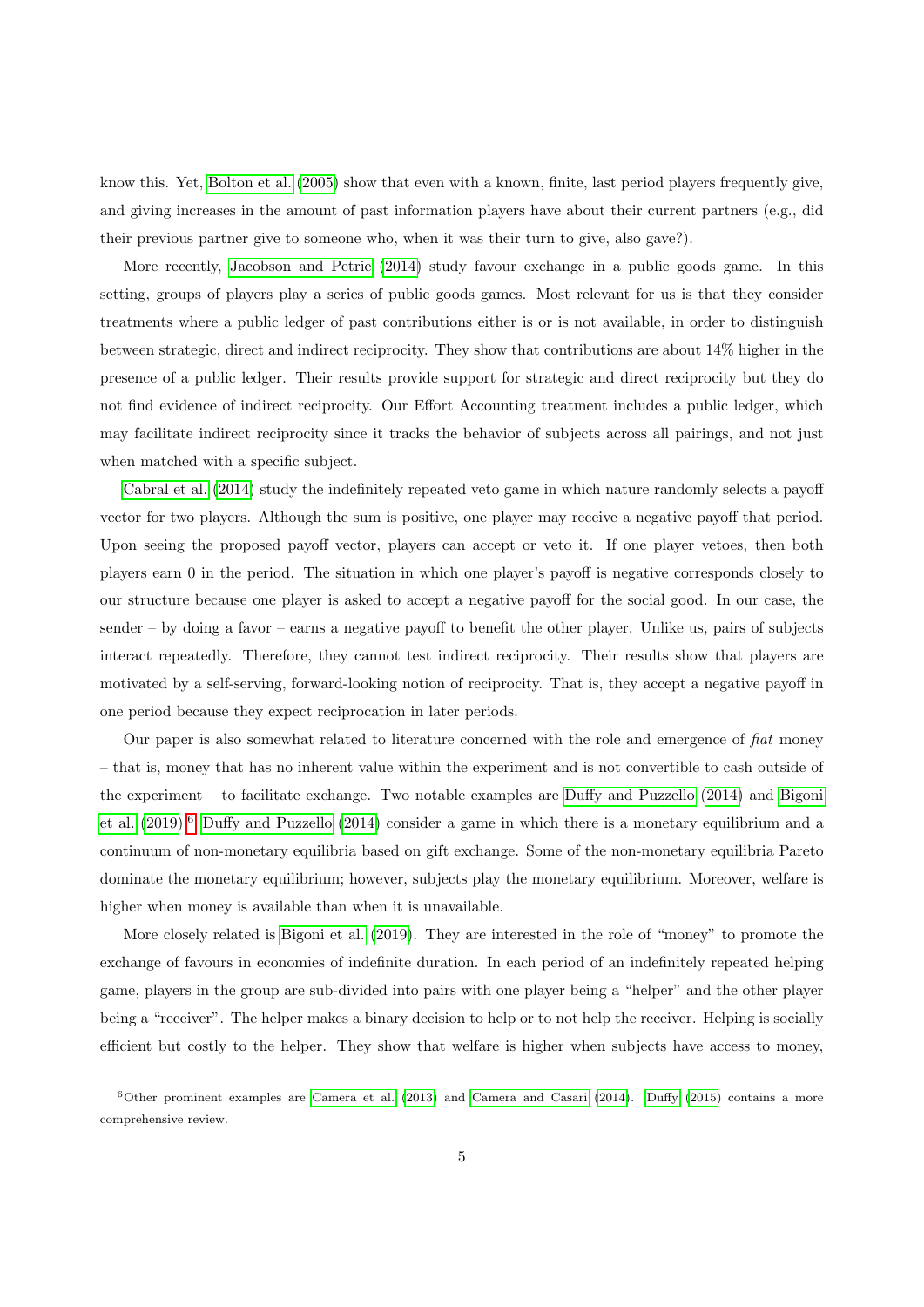which is in limited supply and where trade can only occur if the receiver has one unit of money. In contrast, welfare is lower in other treatments where either money is not present or where trade can even occur when the receiver has a zero or negative balance. In contrast to [Bigoni et al.](#page-22-7) [\(2019\)](#page-22-7), in our game helpers (which we call senders) not only decide whether to help or not, but also the extent of help that is given. Like in their paper, helping is socially efficient (up to a point) but costly to the sender. We also consider a finitely repeated game, which makes help impossible to sustain absent direct monetary incentives. Thus, our result showing that groups with a high social value orientation can sustain dynamic favour exchange (i.e., help) even without direct financial incentives is much stronger. Lastly, we also consider a treatment in which players directly pay for favours, using points that are directly convertible to currency at the end of the experiment.

Finally, our paper relates to literature that analyzes the emergence of alternative currencies from a socio-economic point of view. [Seyfang and Longhurst](#page-23-2) [\(2013\)](#page-23-2) and [Michel and Hudon](#page-22-0) [\(2015\)](#page-22-0) classify many examples where groups of people, communities or even regions seek to formalize systems of non-monetary exchange by setting up what are often referred to as Local Exchange Trading Systems, Time Banks or CCS. They emphasize the role such systems are meant to have for community-level sustainable development. Our results suggest that they have the risk of either having little effect (limiting them to pure accounting), or crowding out pro-social behaviour in the same way that established currencies do.

## <span id="page-5-0"></span>3. Experimental Design

The main experiment consisted of 30 periods. At the beginning of the experiment, subjects were placed into groups of 4 and were told that they would remain in that group for all 30 periods. In all treatments, the basic structure of a period was as follows:

- 1. In each period the four players in a group were randomly divided into two sub-groups. In each subgroup, one player was chosen at random to be a sender and the other player a receiver.
- 2. The receiver made a request,  $r \in \{0, 1, \ldots, 16\}$ , to the sender, which we interpret as asking for a favour, but was framed in the experiment in terms of tokens.
- 3. The sender observed the request, r, and exerts effort,  $e \in \{0, 1, \ldots, 16\}$ , which is costly to the sender.
- 4. Payoffs are realized.

Additionally, each subject was assigned a unique ID number for the duration of the experiment. Subjects were shown the ID number of the person with whom they were matched with in each period. This creates the possibility of individual-specific reputation building and positive/negative reciprocity across periods.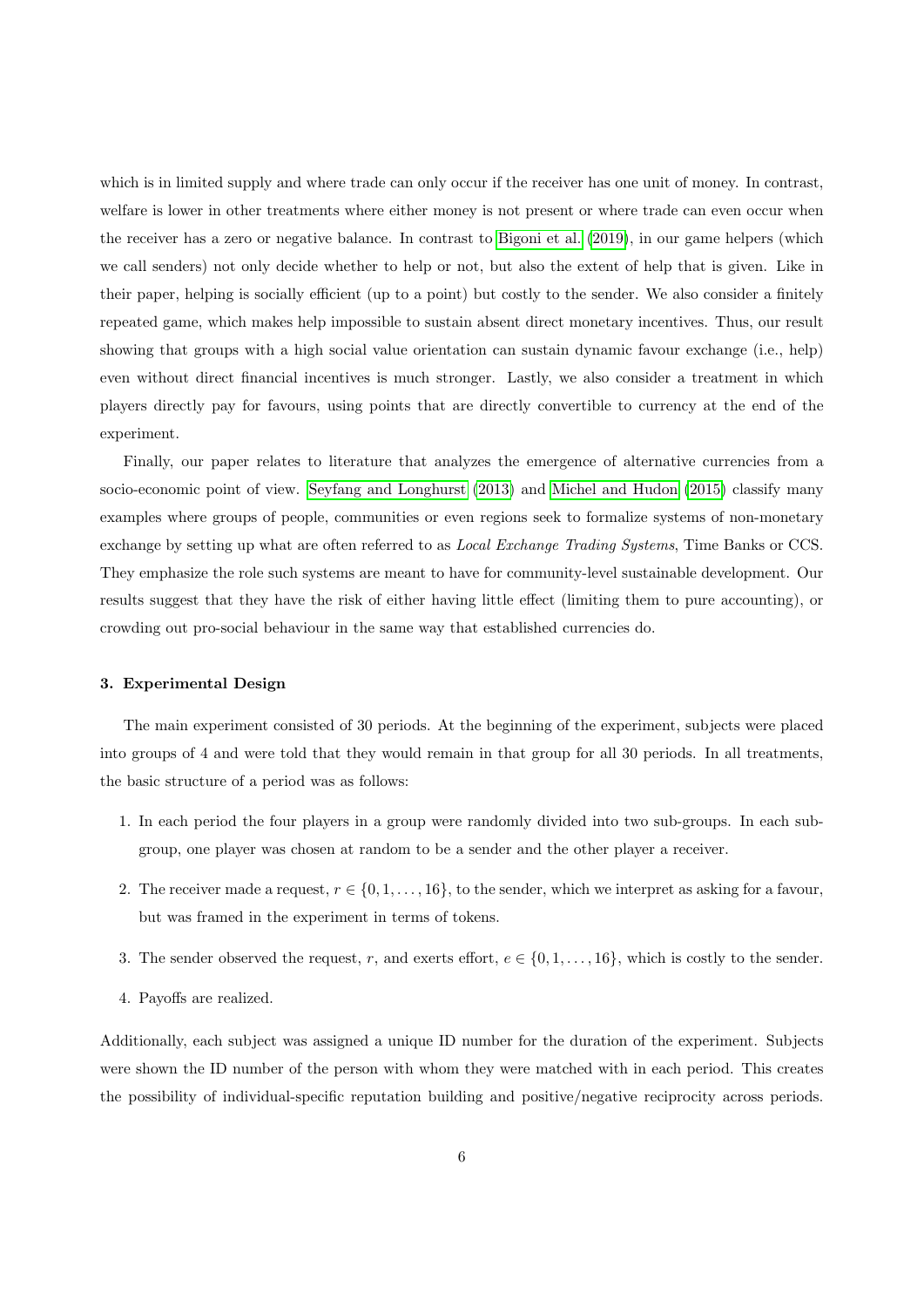However, the history of previous actions was not displayed by the software, nor could players directly observe the behavior of the other two players in the other sub-group.

The stage game represents a kind of dictator game in which the receiver can ask for a certain amount to receive.<sup>[7](#page-6-0)</sup> Given a request, r, and effort, e, the receiver received value  $\pi^r(e,r) = 24 \times \min\{e,r\} \ge 0$ , while the sender's cost was  $\pi^{s}(e,r) = -\min\{e,r\}^2$ . The stage game was played for 30 periods, with the sub-groups and player roles (i.e., sender or receiver) being randomly determined each period.

The experiment consisted of three treatments, which differed in the information players had and whether the sender was compensated by the receiver for her effort or not.

Control Treatment. This treatment proceeded exactly as described above with no modification to the payoffs of the players and no additional information provided to the players. At the end of 30 periods, a subject's final payoff in experimental currency units was the sum over the payoffs over 30 periods (value  $\pi^r(e,r)$ ) received when being a receiver or costs  $\pi^{s}(e, r)$  made when being a sender). The total was converted to Euro at the rate of  $125ECU = \text{\textsterling}1$ .

Effort Accounting Treatment  $(EAT)$ . In this treatment, we modified the Control treatment to introduce an accounting system that subjects could use to keep track of their debts/obligations to their other group members. The accounting system was framed to subjects as tokens from a separate account. Specifically, subjects were told that, for receivers, upon receiving  $\min\{e, r\}$  units of effort from the sender, the experimental software would automatically deduct  $12 \min\{e, r\}$  tokens from her account and credit them to the sender's account.<sup>[8](#page-6-1)</sup> Subjects were informed that tokens in this account would not have any monetary consequences for subjects' final payoffs, but that one's own and one's partner's current account balance would be visible to subjects at the time decisions were made. Thus, it could be inferred that a subject with a positive balance exerted more effort on behalf of others than had effort exerted by others on her behalf. This system of accounting is similar to the MEMORY treatment of [Bigoni et al.](#page-22-7) [\(2019\)](#page-22-7). As in the Control treatment, only  $\pi^r(e,r)$  and  $\pi^s(e,r)$  were used to determine their actual monetary payoff at the end of the experiment.

Monetary Treatment  $(MT)$ . This treatment was exactly the same as the EAT, except that the transfer from the receiver to the sender had actual monetary consequences. Therefore, in each round the net payoff to the receiver was  $\pi^r(e,r) = 24 \times \min(e,r) - 12 \times \min\{e,r\} = 12 \times \min\{e,r\}$ , while the net payoff to the sender would be  $\pi^{s}(e, r) = 12 \times \min\{e, r\} - \min\{e, r\}^2$ .

<span id="page-6-0"></span><sup>7</sup>Our stage game shares some similarities with [Rankin](#page-23-3) [\(2006\)](#page-23-3) and [Andreoni and Rao](#page-22-14) [\(2011\)](#page-22-14). The difference is that, in our case, the total surplus is not fixed but determined by the effort of the sender. Additionally, in our case, senders' payoffs are zero (if nothing is sent) or negative (if something is sent), while in these papers, both players' earnings are non-negative. While they focus on one-shot interactions, we are interested in a repeated interaction setting. Nevertheless, like them, our results show that subjects who request more typically receive more.

<span id="page-6-1"></span><sup>8</sup>That is, the transfer was done automatically by the experimental software and did not require any intervention by subjects.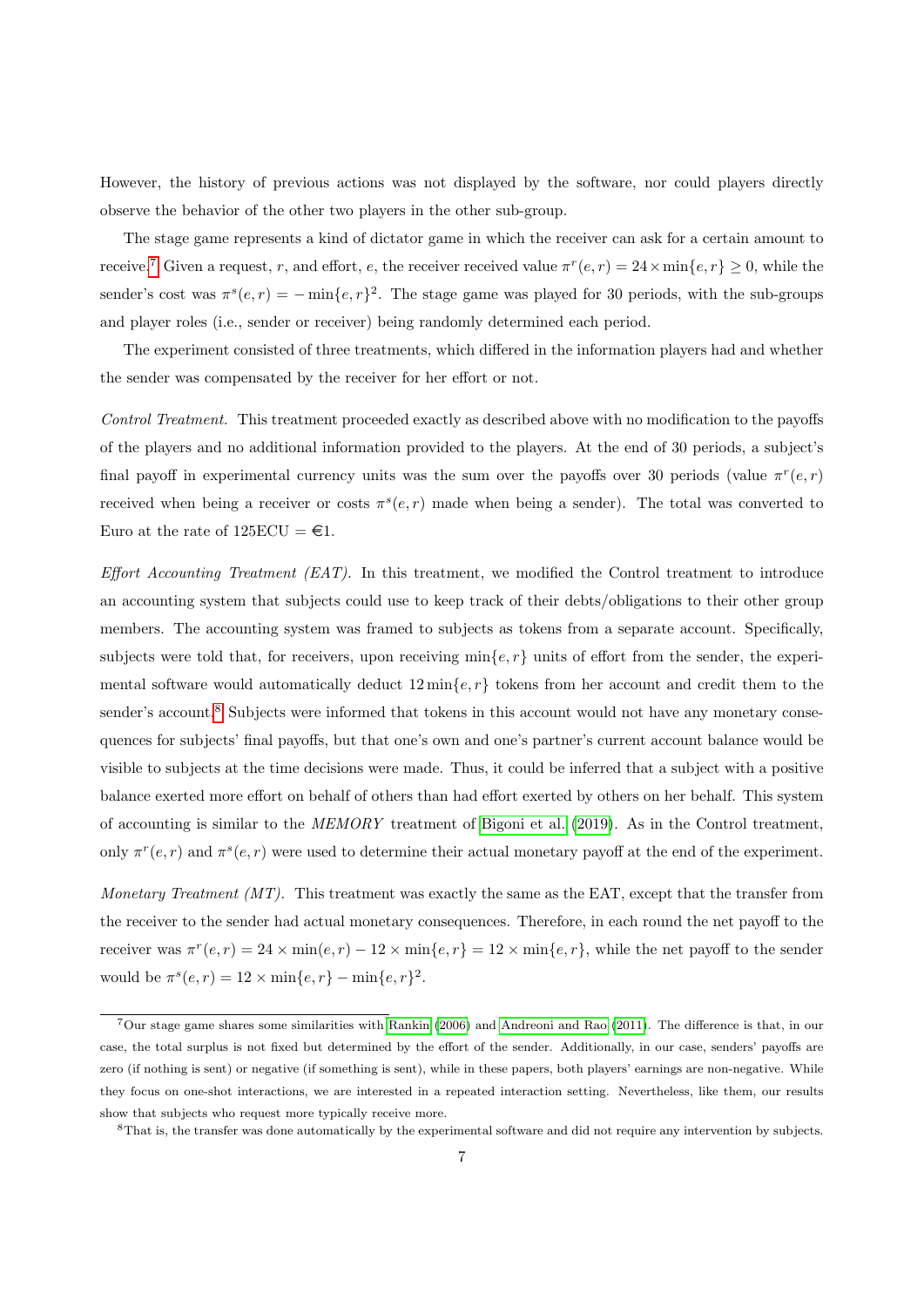#### 3.1. Theoretical Predictions

It is not too difficult to see that in both the EAT and Control treatments, the unique stage-game subgame perfect Nash equilibrium outcome is for the sender to provide effort  $e = 0$  (and for the receiver to make any request). Therefore, in the finitely repeated game, the unique subgame perfect equilibrium outcome is for the sender to always provide an effort of 0, leading to a surplus of 0.

In contrast, in the MT treatment, given a request of  $r > 0$ , the sender's optimal effort is easily seen to be  $e^*(r) = \min\{r, 6\}$ . Since the payoff to the receiver is increasing in effort received, her request will be any  $r \geq 6$  in a subgame perfect Nash equilibrium. The total surplus generated in the subgame perfect Nash equilibrium is then  $24 \times 6 - 6^2 = 108$ , with the sender earning <sup>1</sup>/3 of the surplus and the receiver earning <sup>2</sup>/3.

<span id="page-7-1"></span>This leads to the following hypothesis:

Hypothesis 1 (Subgame Perfect Nash Equilibrium). In the Control and EAT treatments, effort is 0 in every period and total surplus is 0. In the MT treatment, receivers request at least 6 units of effort and senders supply exactly 6 units of effort, generating a surplus of 108. Consequently, subjects in the MT treatment earn significantly more than subjects in either the Control or EAT treatments.

Finally, observe that the social surplus generated is given by  $\pi^{s}(e) = 24e - e^{2}$ . Therefore, the socially efficient effort level occurs when  $r \ge e^s = 12$ , leading to a surplus of 144. Thus, even the monetary treatment has a socially inefficient SPNE.

#### 3.2. Survey Questions and Social Value Orientation

The research cited above and an even larger literature, nicely reviewed by [Cooper and Kagel](#page-22-15) [\(2016\)](#page-22-15) show that many individuals are motivated by social preferences such as altruism and reciprocity, which can promote efficiency-enhancing exchange even in the absence of explicit incentives to do so. The literature on group identity (e.g., [Goette et al.](#page-22-16) [\(2006\)](#page-22-16) and [Chen and Li](#page-22-17) [\(2009\)](#page-22-17)) also shows that cooperation and social welfare maximizing behavior increase in cohesive groups. In order to investigate this, we conducted a series of non-incentivized survey questions and an incentivized social value orientation elicitation.

Regarding the non-incentivized survey questions, we had subjects complete the Big Five personality questionnaire [\(Goldberg, 1992\)](#page-22-18) and other non-incentivized measures. We also had students complete an incentivized social value orientation (SVO) elicitation along the lines of [Murphy et al.](#page-23-0) [\(2011\)](#page-23-0). The SVO survey consists of a series of questions in which subjects have to choose amounts of money to allocate to oneself and to another subject. This task was incentivized in the following way: pairs of subjects were formed, with one subject selected at random to be the "dictator" and the other to be the "receiver". Then,

<span id="page-7-0"></span><sup>&</sup>lt;sup>9</sup>Technically, if  $r \leq 6$ , then any effort  $e \in [r,\infty)$  is a best response. This follows because the sender's costs and benefits are only determined by  $\min\{e, r\}.$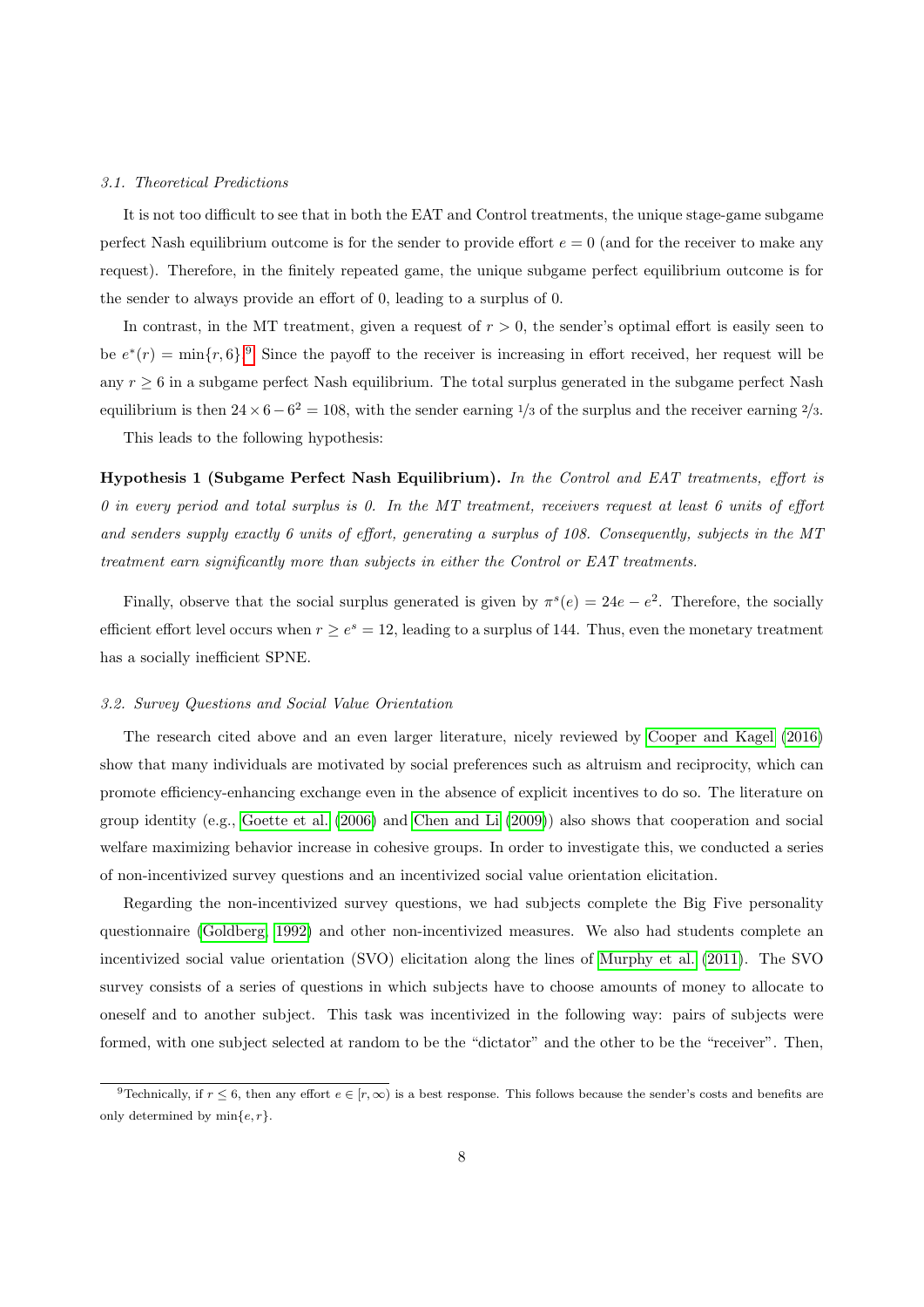for the chosen dictator, one of the SVO questions was selected at random to be implemented. Therefore, subjects were paid for one randomly selected question, either as a dictator or as a receiver.

Table [1](#page-8-0) depicts two SVO allocation questions drawn from our experiment. In each case, subjects were in the role of a dictator and had to pick one of 9 options, with each option representing an allocation of payoffs to oneself and to another subject. Panel (a) depicts a standard dictator game setting in which changing from option n to  $n+1$  raises the payoff of the other subject, while lowering their own payoff by the same amount. Therefore, a purely selfish decision maker would choose option 1, while an altruistic decision maker, or someone who cares about inequality, may choose to allocate more to the other subject. Panel (b) represents a slightly different scenario. In this case, one's own payoff is maximized by choosing option 1, but the total surplus is maximized, and inequality is minimized, by choosing option 9.

<span id="page-8-0"></span>

| Option                      | 1   | $\overline{2}$ | 3  | $\overline{4}$ | $5 -$ | 6  | 7  | 8  | 9   |
|-----------------------------|-----|----------------|----|----------------|-------|----|----|----|-----|
| You receive                 | 100 | 94             | 88 | 81             | 75    | 69 | 63 | 56 | 50  |
| Other receives              | 50  | 56             | 63 | 69             | 75    | 81 | 88 | 94 | 100 |
| (b) Efficiency $&$ Equality |     |                |    |                |       |    |    |    |     |
| Option                      | 1   | $\overline{2}$ | 3  | 4              | 5     | -6 | 7  | 8  | 9   |
| You receive                 | 100 | 98             | 96 | 94             | 93    | 91 | 89 | 87 | 85  |
| Other receives              | 50  | 54             | 59 | 63             | 68    | 72 | 76 | 81 | 85  |

Table 1: Examples of an SVO Allocation Question

(a) Standard Dictator

A subject's SVO measure is given by the angle relative to the horizontal axis in the space (payoff to self, payoff to other), with smaller angles (meaning the person allocated more to him/herself) indicating a more competitive/individualistic orientation and larger angles (meaning the person allocated relatively more to the other subject) indicating a more pro-social or altruistic orientation. We have the following hypothesis:

## Hypothesis 2 (Behavioral Mechanisms). 1. There is a positive relationship between effort/earnings and group SVO.

- 2. The relationship between SVO and effort/earnings is weaker when direct monetary incentives are available.
- 3. The Effort Accounting Treatment will generate greater effort/earnings than the Control Treatment.

The second part of the hypothesis is motivated by the literature on incentives and social preferences. For example, Bowles and Polanía-Reyes [\(2012\)](#page-22-19) argue that the presence of monetary incentives may crowd out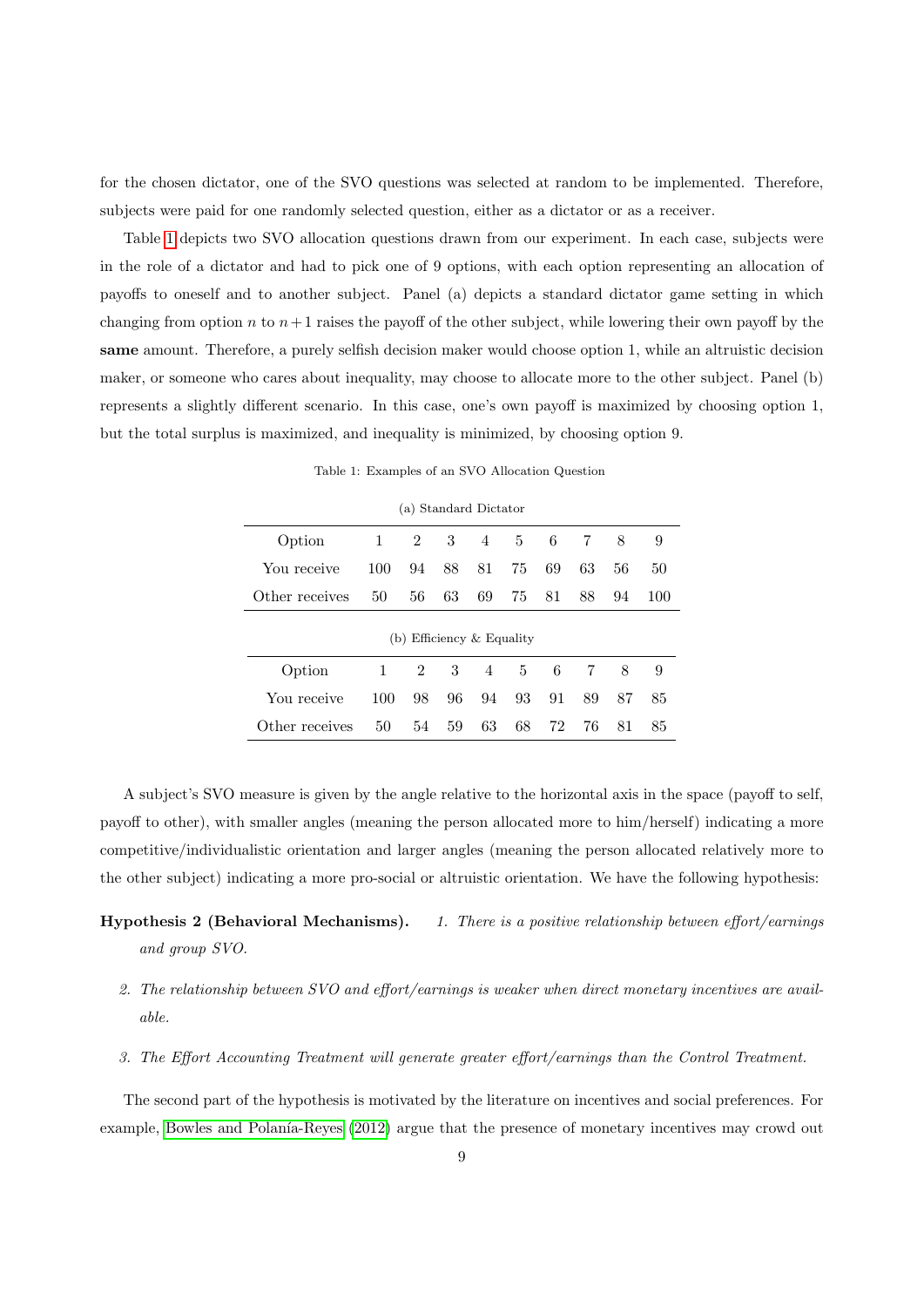social preferences. This is potentially relevant in our case because, while the MT treatment has a unique subgame perfect Nash equilibrium in the stage game, it is still not socially efficient. Thus, there is still scope for social preferences to lead to higher, social welfare-improving, effort unless the presence of monetary incentives crowds out such behavior. Finally, the third part of the hypothesis draws from the experimental literature on repeated games, which shows that strong reputation mechanisms promote cooperation (see e.g., [Camera and Casari, 2009\)](#page-22-3). The specific channel may be via indirect reciprocity: the EAT treatment provides a metric of cooperative behavior overall, including in matches between other subjects, which is not observable in the Control treatment.

#### 3.3. Experiments

The experiments consisted of three parts: (i) "favour exchange" game, (ii) non-incentivized survey questions and (iii) incentivized SVO elicitation. We conducted two sets of experiments, which varied the order of tasks. In 2013-14, we had 144 subjects participate across all three treatments, with each treatment consisting of 12 groups of 4 subjects.[10](#page-9-0) Subjects participated in the aforementioned order, namely, favour exchange game, survey questions and SVO elicitation. Because of concerns raised by a referee about possible order effects, in 2019 we had an additional 148 subjects (12 groups of 4 for each of the Control and Monetary treatments and 13 groups of 4 for the Effort Accounting treatment) participate in the reverse order.

Remark 1. Regardless of the order in which stages of the experiment were completed, it is possible that the presence of the first stage influences behavior in the third stage. That is, in the original order, it is possible that the outcomes in the favour exchange game could have influenced behavior in the SVO elicitation. However, it is just as plausible that having the SVO elicitation up front could influence behavior in the favour exchange game. To try to mitigate any spillover effects between stages, the non-incentivized survey – which was always done in the second stage – served as a "cooling-off" period between the stages where our main measures of interest were elicited: behavior in the favour exchange game and the SVO elicitation. This introduces a non-negligible time between the main task and the SVO task, which provides an opportunity for any emotions from the first task to dissipate. In addition, the "other subject" in the SVO elicitation was drawn randomly from amongst all other subjects in the session and not just from the group of 4 that the subject was a part of in the favour exchange game. Lastly, in the 2019 experiments in which the SVO elicitation was conducted first, subjects did not receive feedback on their realized payoff from this task until the end of the experiment. Our hope was that these measures would reduce any spillover between stages 1 and 3 of the experiment.

<span id="page-9-0"></span><sup>&</sup>lt;sup>10</sup>We only collected the SVO measure for 4 groups (16 subjects) in the Control treatment. We have the SVO measure for all 96 subjects in the other two treatments.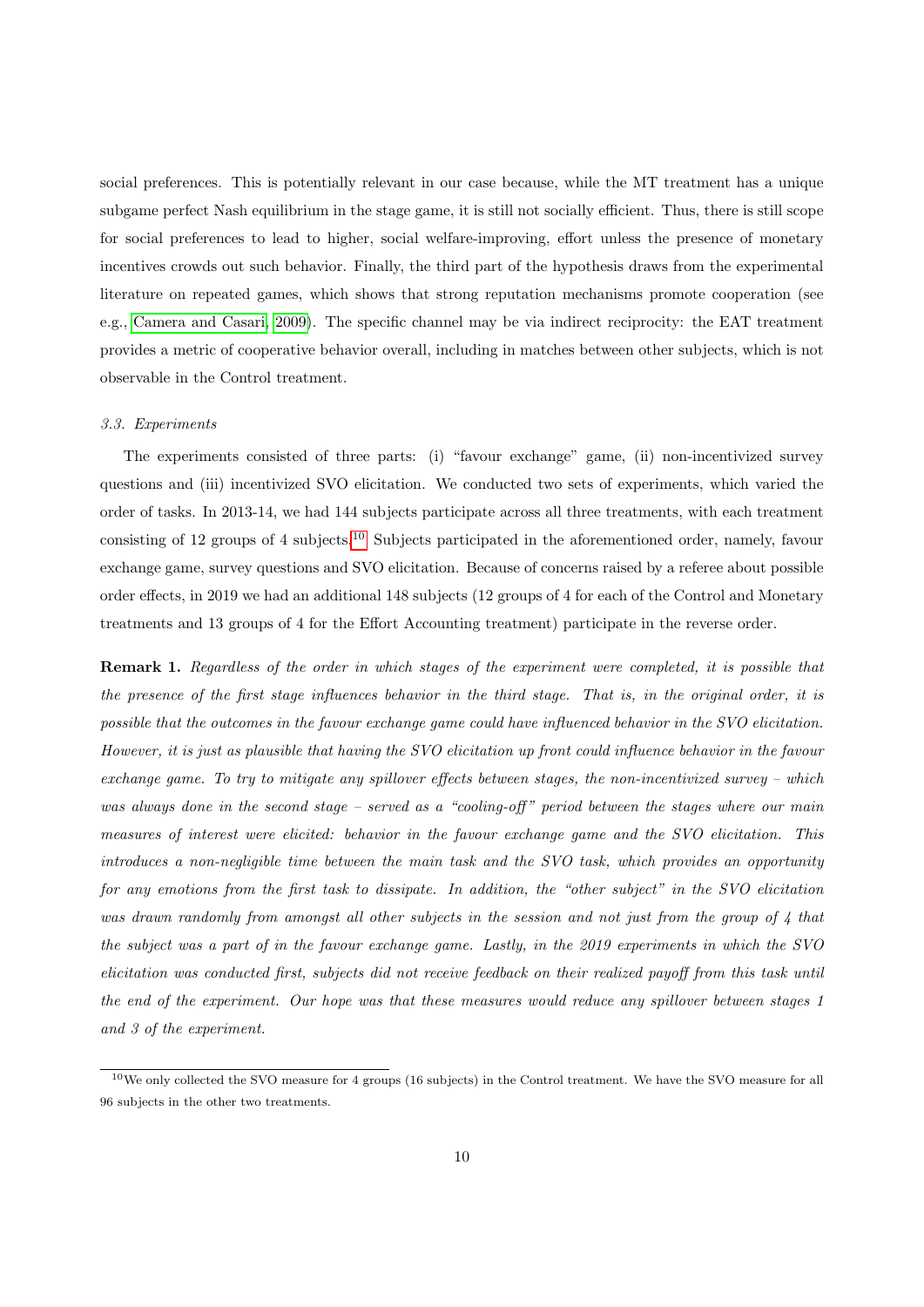The experiment was conducted in the BEELab at Maastricht University between December 2013 and March 2014 for the first order and in September 2019 for the reverse order. The experiment was programmed in zTree [\(Fischbacher, 2007\)](#page-22-20). Subjects were paid for the 30 periods of the favour exchange game and for one randomly selected decision of the SVO elicitation. Subjects earned  $\in$ 18.96 on average and the experiment lasted approximately 90 minutes.<sup>[11](#page-10-1)</sup>

## <span id="page-10-0"></span>4. Results

In Table [2,](#page-11-0) we report the average effort received (i.e.,min $\{e, r\}$ ) within a subgroup consisting of a sender and a receiver, as well as the average earnings earned within that subgroup. As our unit of independent observation, we take the average over all 30 periods for each group of 4 subjects. As can be seen, in strong contrast to the theoretical prediction (Hypothesis [1\)](#page-7-1), average effort is substantially greater than zero in both the Effort Accounting and Control treatments.[12](#page-10-2) For the Monetary Treatment, effort is also significantly higher than the Nash equilibrium of 6 ( $p < 0.01$ ; Wilcoxon signed-rank test).

Second, for the Control and Effort Accounting treatments, average effort appears to be significantly lower in the 2019 treatments, where the main task came after the SVO elicitation.[13](#page-10-3) On the other hand, for the Monetary Treatment, average effort is higher but not statistically so in the 2019 sessions.

We now turn to comparisons of effort across treatments. As can be seen, in the 2014 data, there were no significant differences in effort across all three treatments and, in fact, effort was highest in the Control treatment. In contrast, in the 2019 data, effort is at least weakly significantly higher in the Monetary treatment than either the Control treatment ( $p = 0.058$ ) or the EAT treatment ( $p \ll 0.01$ ). In either year, there is no difference in effort between the Control and EAT treatments; however, as noted above, effort is lower in the 2019 data. With regard to earnings, they were always higher in the Monetary treatment than any other treatment, regardless of the year; however, comparing the Control and Monetary treatments in 2014, the difference just misses marginal significance  $(p = 0.101)$ .

Considering the 2014 data, it is somewhat counter-intuitive that despite effort received being similar or even higher in the Control and Effort Accounting treatments than in the Monetary treatments, earnings are lower. The reason for this can be seen by looking at the standard deviations in Table [2](#page-11-0) and the histogram

<span id="page-10-1"></span> $11$ Two subjects (out of 292 overall) went bankrupt in our experiment, even after accounting for the show-up fee and earnings from the SVO elicitation. These subjects left the experiment with no payment.

<span id="page-10-3"></span><span id="page-10-2"></span> $12$ We do not give a formal test because 0 is represents the lower bound of possible effort.

<sup>&</sup>lt;sup>13</sup>We hesitate to say that having the SVO elicitation up-front in the 2019 session *caused* effort to be lower. There is a substantial lag between the sessions so there may be other confounding factors. For example, [Fisman et al.](#page-22-21) [\(2015\)](#page-22-21) show evidence that exposure to the "Great Recession" increased selfishness and shifted towards greater emphasis on efficiency than equality. To be sure, however, there is no evidence that social value orientations differ by year, either pooled overall or individually for each of our three treatments.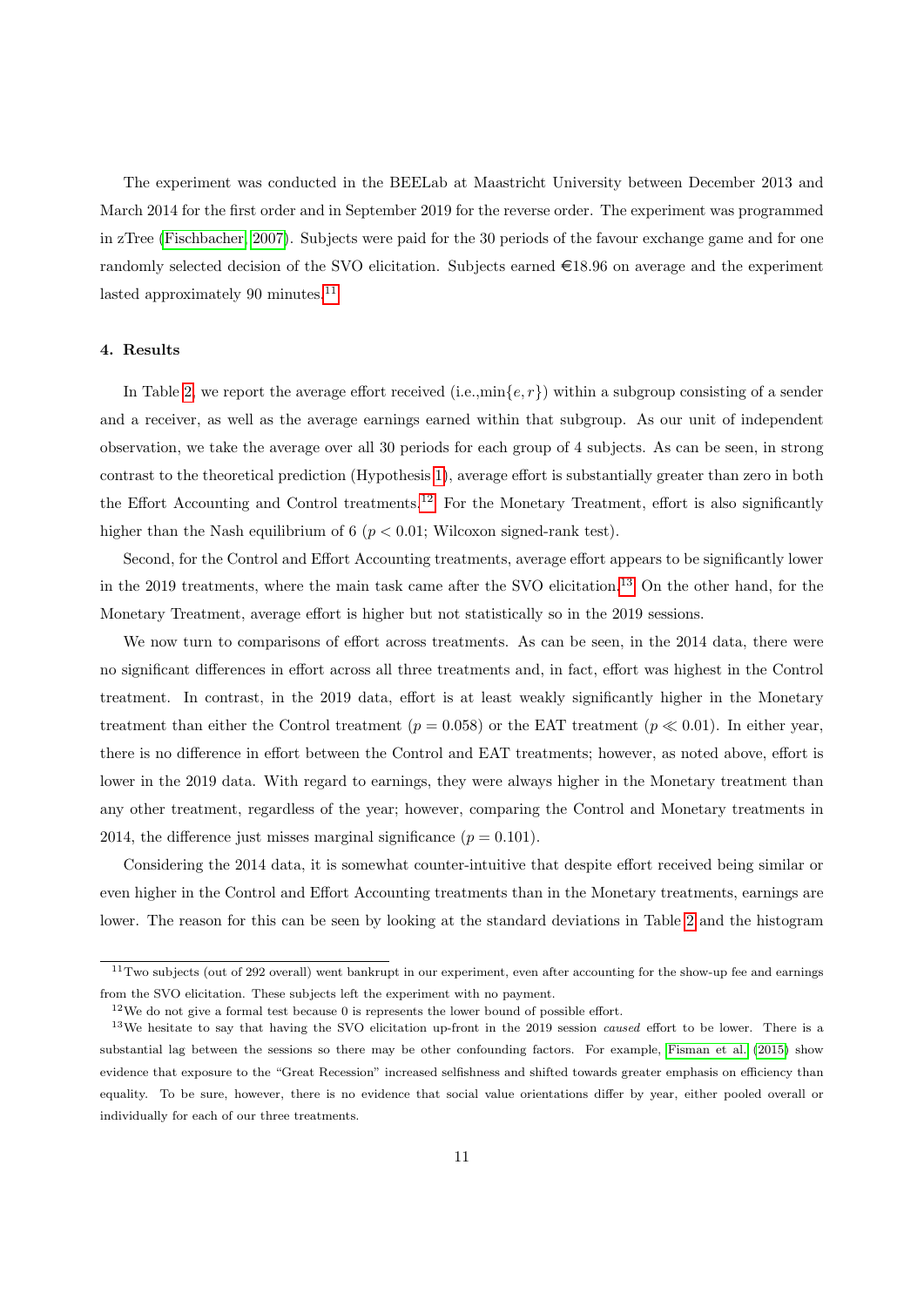<span id="page-11-0"></span>

| Treatment                 | Year | Effort | Std. Dev. | Earnings | Std. Dev |
|---------------------------|------|--------|-----------|----------|----------|
| Control                   | 2014 | 7.76   | 2.11      | 99.44    | 24.78    |
|                           | 2019 | 5.55   | 2.52      | 80.64    | 23.29    |
| $p$ -value; rank-sum test |      | 0.037  |           | 0.068    |          |
| Effort Accounting         | 2014 | 7.02   | 2.12      | 93.30    | 18.78    |
|                           | 2019 | 5.00   | 1.51      | 78.06    | 18.58    |
| $p$ -value; rank-sum test |      | 0.014  |           | 0.046    |          |
|                           | 2014 | 7.02   | 0.72      | 114.98   | 4.56     |
| Monetary                  | 2019 | 7.46   | 1.43      | 118.19   | 10.34    |
| $p$ -value; rank-sum test |      | 0.682  |           | 0.443    |          |

Table 2: Average Effort Received and Earnings (Subgroup Level)

| Control                   |      |       |      |        |       |  |
|---------------------------|------|-------|------|--------|-------|--|
|                           | 2019 | 5.55  | 2.52 | 80.64  | 23.29 |  |
| $p$ -value; rank-sum test |      | 0.037 |      | 0.068  |       |  |
|                           | 2014 | 7.02  | 2.12 | 93.30  | 18.78 |  |
| Effort Accounting         | 2019 | 5.00  | 1.51 | 78.06  | 18.58 |  |
| $p$ -value; rank-sum test |      | 0.014 |      | 0.046  |       |  |
|                           | 2014 | 7.02  | 0.72 | 114.98 | 4.56  |  |
| Monetary                  | 2019 | 7.46  | 1.43 | 118.19 | 10.34 |  |
| $p$ -value; rank-sum test |      | 0.682 |      | 0.443  |       |  |
| (b) Treatment Comparisons |      |       |      |        |       |  |
|                           |      |       |      |        |       |  |

(a) Summary Statistics

|                              | Effort |                           | Earnings |            |
|------------------------------|--------|---------------------------|----------|------------|
| Comparison                   | 2014   | 2019                      | 2014     | 2019       |
| Control vs. Monetary $0.165$ |        | 0.058                     | 0.101    | $\ll 0.01$ |
| EAT vs. Monetary             |        | $0.810 \le 0.01 \le 0.01$ |          | $\ll 0.01$ |
| Control vs. EAT              | 0.378  | 0.841                     | 0.378    | 0.650      |

Note 1: The unit of independent observation is the 4-person group, averaged over all periods of their interaction. Tests reported in the table are the p−values from Mann-Whitney rank sum tests based on the unit of independent observation. For each (treatment, year) pair, we have 12 independent observations, except for (Effort Accounting, 2019), where we have 13 independent observations.

Note 2: Effort received is equal to  $\min\{e, r\}$ . Earnings are measured in experimental currency units (ECU).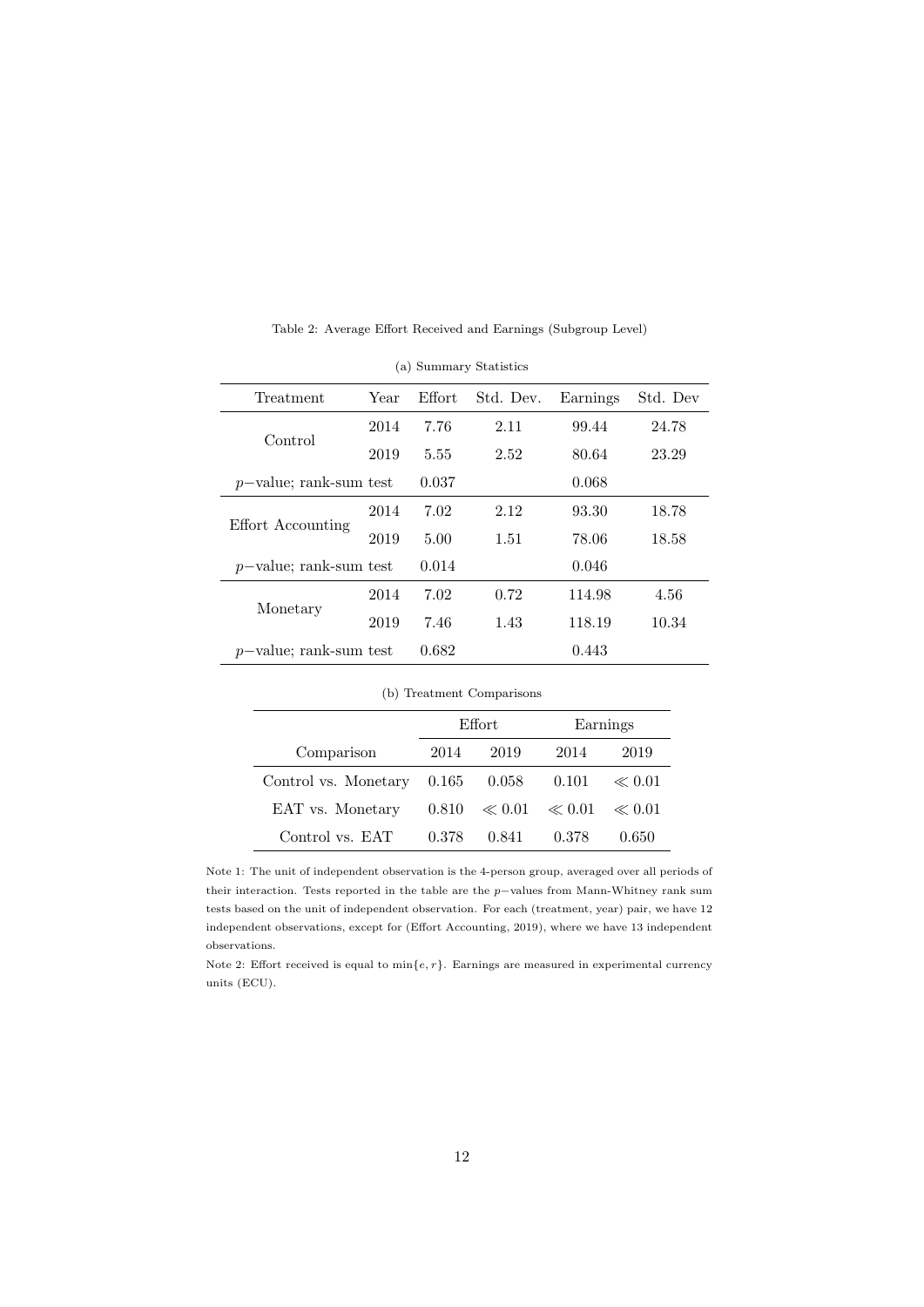<span id="page-12-0"></span>

#### Figure 1: Histogram of Effort Received

of effort received in Figure [1.](#page-12-0)[14](#page-12-1) Effort received is much more variable in the absence of monetary incentives. Moreover, approximately 11.6% of effort decisions are above the social welfare maximizing effort level of 12, while 13.4% of effort decisions are exactly 0. Thus, although effort is the same or higher, on average, in the Control and EAT treatments, because of the higher frequency of extreme (and inefficient) effort levels and the concavity of the total surplus function, average earnings are lower than in MT where only 1.9% of effort decisions are higher than 12, one effort decision is 0, and 46.9% are at the Nash equilibrium of 6. Thus, monetary incentives act as a strong coordination device.

The variability in effort and earnings can be seen even more clearly in Figure [2,](#page-13-0) where we provide a scatter plot of the relationship between average effort and average surplus as well as the best-fitting line through the data-points. For all three treatments, there is a positive relationship between effort and surplus, but the observations for the Monetary treatment are much more concentrated and shifted vertically upwards. Indeed, while many groups in the EAT and Control treatments had lower surplus than in the Monetary treatment, there were some high performing groups that exerted both more effort and received higher surplus than in the monetary treatment. We will investigate this interesting observation below.

As can be seen from the analysis so far, there is very little to distinguish the Control and Effort Accounting Treatments. In fact, contrary to Hypothesis 2.3, subjects actually exert somewhat less effort and have

<span id="page-12-1"></span> $14$ For ease of presentation, the figure pools the EAT and Control treatments, as well as across years. We also overlay the total surplus generated for each effort level to make clear the concavity of the surplus function and that despite average effort being the same or higher without monetary incentives, earnings are lower due to the greater variability.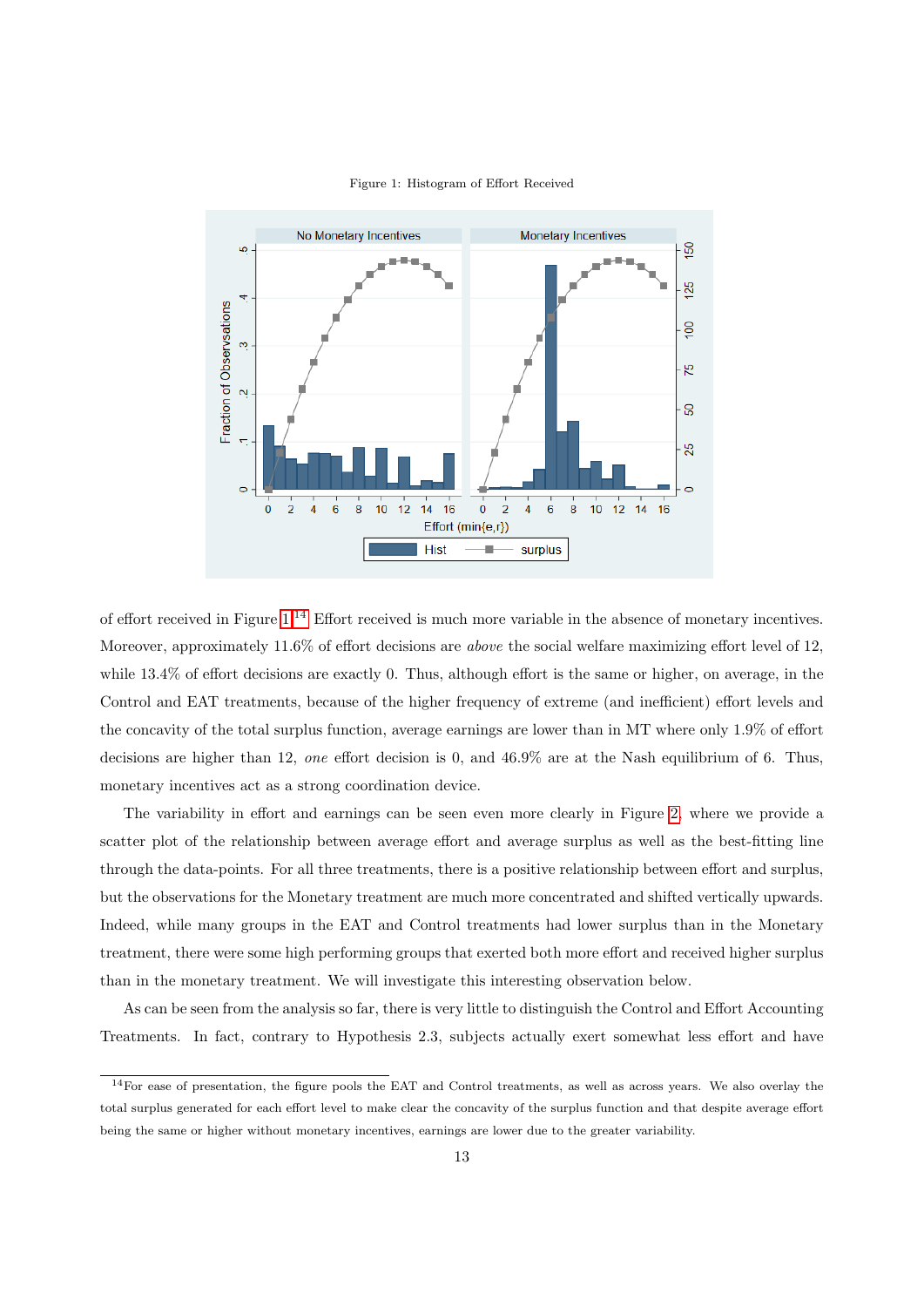<span id="page-13-0"></span>

Figure 2: Scatter Plot of Average Surplus Generated vs. Average Effort Received

somewhat lower earnings in the EAT treatment than in the Control treatment. Thus, an effort accounting system does not promote greater favour exchange. However, the effort accounting system does seem to reduce variability of earnings, though not significantly so (variance test;  $p > 0.1$ ). Henceforth, to ease the exposition, we will pool the data from our EAT and Control treatments and refer to these as treatments with no monetary incentives while our Monetary treatment will be said to have monetary incentives. We will, however, return to our EAT treatment to study whether and how subjects used the effort accounting system to make decisions.

#### 4.1. Dynamics of Behavior

We turn now to the dynamics of behavior. In Figure [3](#page-14-0) we plot the evolution of effort and earnings both for monetary and non-monetary incentives.[15](#page-13-1) Consider first effort. As can be seen, in the monetary treatment, there is no obvious trend, and effort settles around 7. However, without monetary incentives, effort declines modestly for the bulk of the experiment and, starting at about Period 25, there is a strong end-game effect with effort declining rapidly and substantially. In terms of earnings, which can be seen in the bottom panel, average earnings are fairly stable with monetary incentives but there is a distinct downward trend in earnings without monetary incentives, and the drop is particularly sharp, consistent with the drop in effort, over the last five periods.

<span id="page-13-1"></span><sup>15</sup>We provide separate figures, broken down by year in Figure [A.1](#page-24-0) in the Appendix.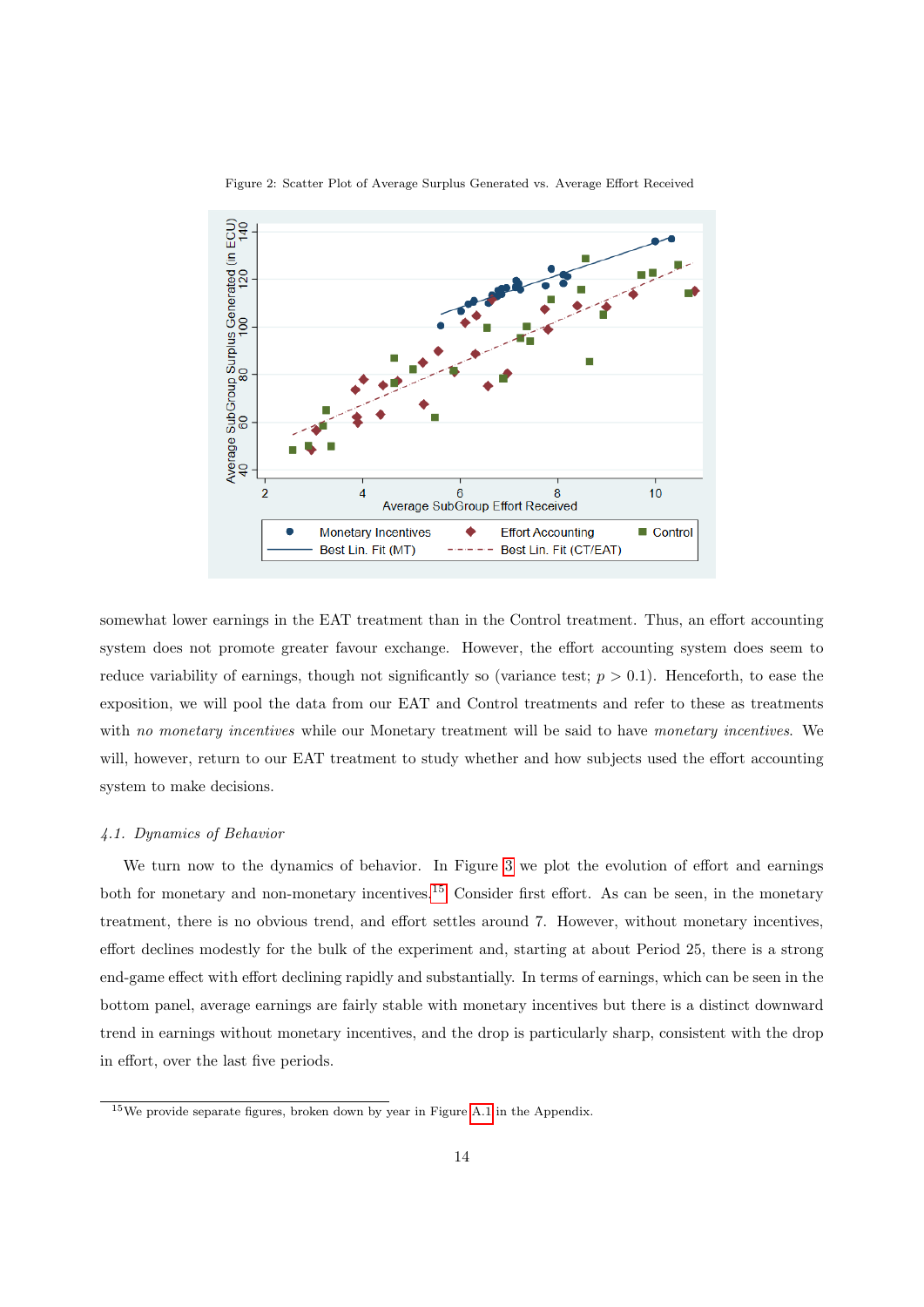<span id="page-14-0"></span>

Figure 3: Effort and Earnings Across Periods (Pooled Across Years)

## 4.1.1. Behavior in the Effort Accounting Treatment

Recall that in the Effort Accounting treatment, hypothetical points were transferred into an account when a player exerted effort on behalf of his/her match, and the person receiving the effort had an equal number of points deducted. Although these points had no direct monetary consequences in the EAT treatment, they were visible when decisions were made. Therefore, someone with a negative account balance could be identified as a person who has received relatively more effort from his/her matches than he/she has exerted on behalf of others. Subjects may infer that such a person has a debt to the other group members or that the subject is a free-rider. In this case, they may be unwilling to exert costly effort on such a person's behalf. We explore this possibility in Table [3](#page-15-0) which report fixed-effects regressions where the dependent variable is either the effort requested (Columns  $(1)$  and  $(2)$ ) or the effort offered (Columns  $(3)$  and  $(4)$ ) and as explanatory variables we include either the own/match account balances or the difference in account balances between the two matched subjects (Own − Match) in each period.

As can be seen, account balances do not appear to influence behavior strongly regarding requests for effort. Subjects request more the higher is the account balance of their match. This is sensible because the match's high balance indicates that they have exerted relatively more effort on behalf of others. Turning to columns (3) and (4) which consider effort, we can see from column (3) that the higher is one's own account balance, the less effort they exert for others. One possible interpretation is that subjects feel like their high balance implies that they have already exerted "enough" effort for others, so they can justifiably exert less effort now. Column (3) also shows that there is some indirect reciprocity: the higher is one's match's account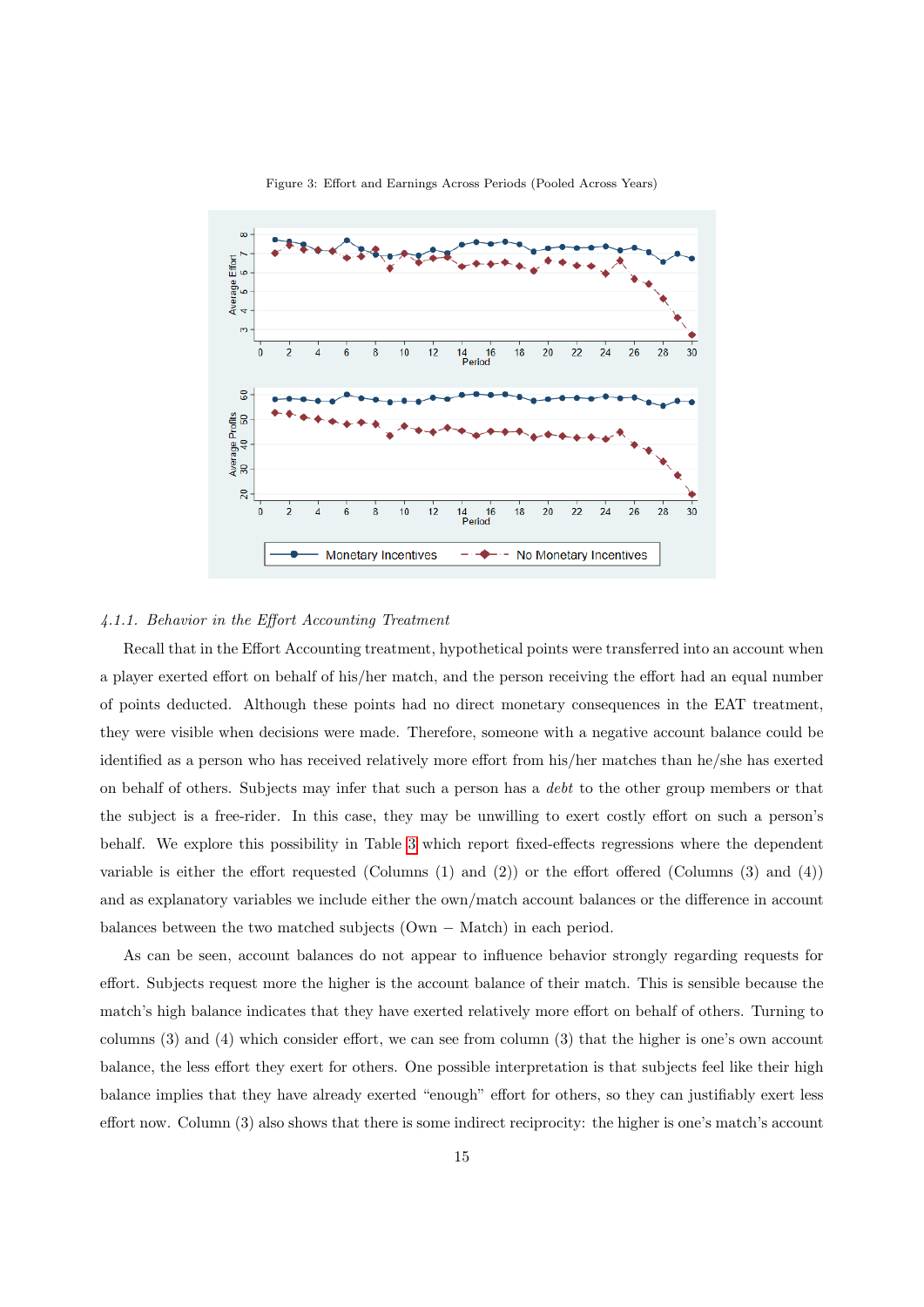<span id="page-15-0"></span>

|                            |                     | Request             | Effort                |                    |  |
|----------------------------|---------------------|---------------------|-----------------------|--------------------|--|
|                            | (1)                 | $\left( 2\right)$   | $\left( 3\right)$     | $\left( 4\right)$  |  |
| Request                    |                     |                     | $0.158***(0.045)$     | $0.153***(0.044)$  |  |
| Period                     | (0.021)<br>$-0.004$ | (0.022)<br>$-0.007$ | $-0.085***(0.020)$    | $-0.087***(0.021)$ |  |
| Own Account <sup>†</sup>   | 0.118<br>(0.075)    |                     | $-0.332**$<br>(0.127) |                    |  |
| Match Account <sup>†</sup> | $0.081**$ (0.032)   |                     | 0.092<br>(0.057)      |                    |  |
| $(0wn - Match)^{\dagger}$  |                     | (0.021)<br>$-0.019$ |                       | $-0.169***(0.032)$ |  |
| Constant                   | $12.233***(0.329)$  | $12.265***(0.335)$  | $5.615***(0.664)$     | $5.701***$ (0.657) |  |
| $R^2$ (within)             | 0.012               | 0.001               | 0.102                 | 0.094              |  |
| Observations               | 1494                | 1494                | 1494                  | 1494               |  |

Table 3: Effort Accounting System and Behavior (Fixed Effects Regression)

Note: Dependent variable given in the column heading. Standard errors are clustered at the group level. \*\*\*, \*\* and \* denotes significance at the 1%, 5% and 10% level, respectively.

<sup>†</sup> Account balances are normalized to be in  $\epsilon$ . This is done to scale the coefficients.

balance the more effort they are willing to exert on their match's behalf. However, the coefficient falls short of significance  $(p = 0.122)$ . Column (4) suggests that effort providers look at the difference between their own account balance and their match's balance. The significantly negative coefficient is also suggestive of indirect reciprocity: a high positive balance (indicating that the subject has exerted more effort than his/her match) leads to less effort. On the other hand, a high negative balance (indicating that the subject has exerted less effort than his/her match) leads to more effort.

#### 4.1.2. Effort Dynamics More Broadly

In Table [4,](#page-16-0) we report fixed effects regressions where the dependent variable is the amount of effort offered. The main explanatory variable of interest is the difference between the amount of effort given and the amount of effort received up to the current period. This corresponds exactly to one's own effort account balance from the Effort Accounting Treatment and was, of course, observable to subjects in that treatment. In the other two treatments, this information was not given to subjects but could have been calculated by them based on game outcomes.

As can be seen in the table, results are very different depending on whether monetary incentives are present or not. With monetary incentives, there is no evidence of reciprocity as the coefficient on net effort given is quantitatively small and not significantly different from zero. Thus it appears that monetary incentives crowd out social preferences. We also see that subjects respond positively to higher requests up to the subgame perfect Nash equilibrium and then, essentially, ignore requests for effort beyond that level. Lastly, observe that effort declines modestly over time. In contrast, in the absence of monetary incentives, we see evidence for reciprocity as the coefficient is negative and highly significant. That is, subjects who have exerted a lot of effort on behalf of others feel less inclined to do so, while subjects who have received a lot of effort from others "return the favour" by exerting more effort. Finally, consistent with Figure [3,](#page-14-0) we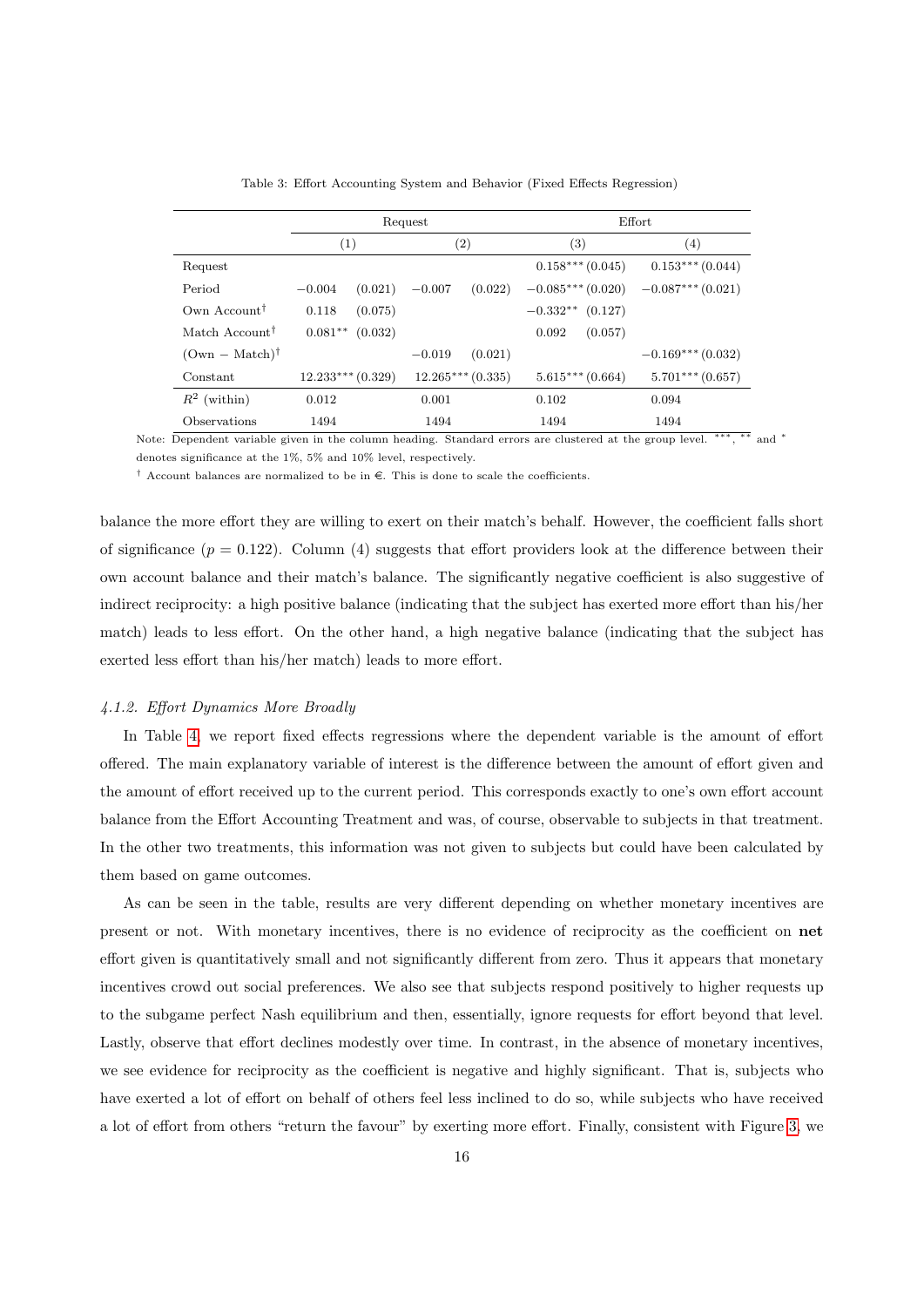<span id="page-16-0"></span>

|                                               | Monetary Incentives |         | No Monetary Incentives |
|-----------------------------------------------|---------------------|---------|------------------------|
| Request(R)                                    | $1.748***(0.266)$   |         | $0.220***(0.036)$      |
| 1(R > 6)                                      | $7.213***(1.424)$   |         |                        |
| $1(R \geq 6) \times R$                        | $-1.737***(0.268)$  |         |                        |
| Period                                        | $-0.011$            | (0.015) | $-0.084***(0.016)$     |
| Effort Given $-$ Effort Received <sup>†</sup> | $-0.070$            | (0.050) | $-0.373***(0.078)$     |
| Constant                                      | 0.220               | (1.384) | $5.131***(0.541)$      |
| $R^2$ (within)                                | 0.022               |         | 0.102                  |
| Observations                                  | 1440                |         | 2934                   |

Table 4: The Determinants of Effort Each Period (Fixed Effects Regression)

Note 1: Dependent variable is amount of effort by subject in a period.

Note 2: † Effort Given − Effort Received is constructed to be equivalent to a subject's own account balance in the Effort Accounting Treatment. Like Table [3,](#page-15-0) it is normalized to be in Euros  $(\epsilon)$ .

Note 3: These regressions pool across years. Absent monetary incentives, there are no differences in results if estimated separately by year. With monetary incentives, the coefficient on net effort given is marginally significant (coefficient  $-0.145$ ,  $p = 0.076$ ) but less than half the magnitude of the coefficient without monetary incentives.

Note 4: Standard errors are clustered at the group level. ∗∗∗ , ∗∗ and <sup>∗</sup> denotes significance at the 1%, 5% and 10% level, respectively.

see that effort declines over time.

#### 4.1.3. Evidence of Direct Reciprocity

Recall that subjects were assigned unique, stable ID numbers in the experiment, and these ID numbers were visible to their matched partner in each period. Therefore, direct reciprocity is possible if subjects pay attention to these ID numbers when making decisions. Indeed, for each subject in a group, we can compute the average effort sent to and received from each of the other three group members. Evidence for direct reciprocity would arise as a positive correlation between these variables.

Figure [4](#page-17-0) shows a series of scatter plots – one for each treatment – where for each subject in a group of four, we rank the average effort sent to and received from the other subjects in the group. Under perfect reciprocity, a subject should send the least (respectively most) – among all other subjects – to the other subject from which they received the least (respectively most) effort. In the figure, this would imply only observations on the 45 degree line. As can be seen in the figure, for all treatments we see evidence for direct reciprocity, but that the relationship is not perfect. However, as can be seen, for each rank, 1, 2 or 3, of average effort received, the modal rank of average effort sent is assortative.

#### 4.2. The Differing Role of Social Value Orientation

Hypothesis 2.1 conjectured that subjects who are more pro-social according to the social value orientation will exert higher effort, while Hypothesis 2.2 conjectured that this effect would be moderated by the presence of monetary incentives. If these hypotheses are correct, we would expect that earnings and effort would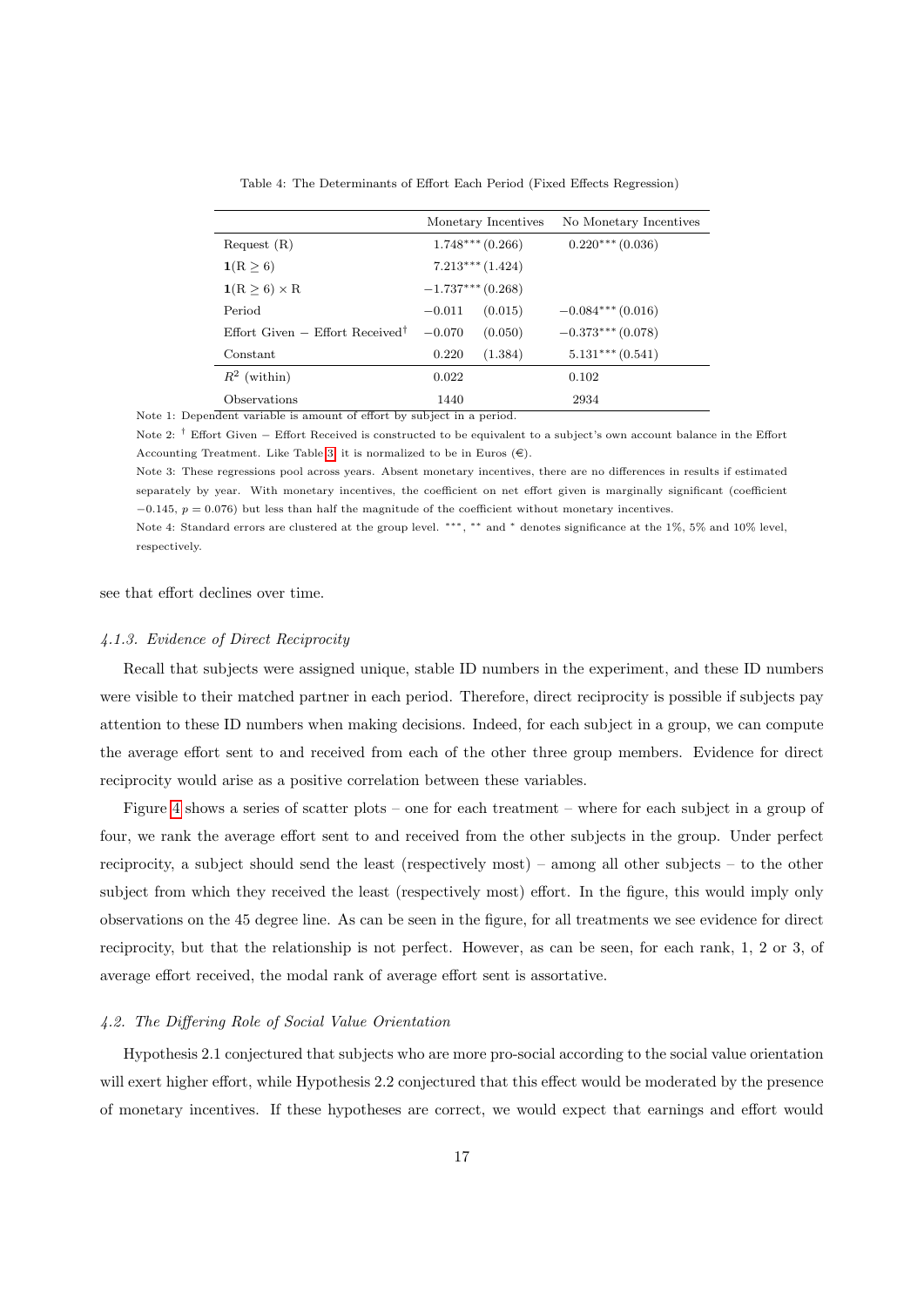

Figure 4: Direct Reciprocity: Effort Received versus Effort Sent

<span id="page-17-0"></span>Note: The numbers above each dot represent the frequency with which we observe the particular rank combination. For example, looking at the  $(1, 1)$  cell in panel  $(c)$ , we see that 17.4% of the time a subject sent the least effort to the subject from which he/she received the least effort.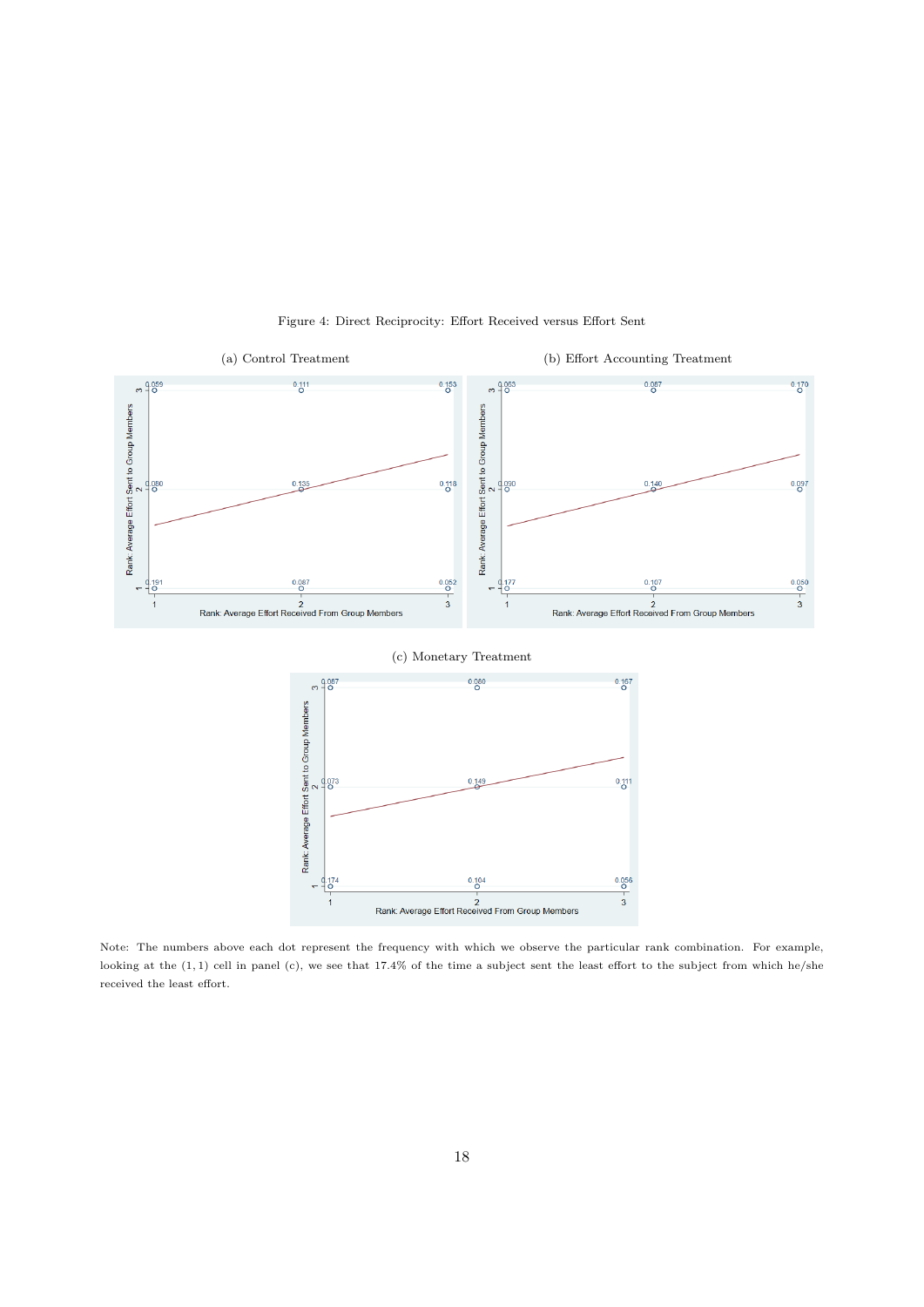be more variable when monetary incentives are not present. Moreover, we would expect this additional variation to be explained by social value orientation. Table [2](#page-11-0) shows that the first part of this argument is true: earnings and effort are generally more variable in the Control and EAT treatments. We now seek to understand whether this variation can be explained by social value orientation.

<span id="page-18-0"></span>In Table [5,](#page-18-0) we provide summary statistics on subjects' social value orientation, broken down by the year in which the sessions took place and also by whether or not there were monetary incentives. As can be seen, the elicited SVO are slightly lower in 2019 than in 2014 and also slightly lower in the Monetary Treatment than in our two treatments without monetary incentives. However, no pairwise comparison yields a statistically significant difference  $(p > 0.34)$ .

|      | Incentives            |       |  |  |  |
|------|-----------------------|-------|--|--|--|
|      | Non-Monetary Monetary |       |  |  |  |
| 2014 | 20.76                 | 20.35 |  |  |  |
| 2019 | 19.15                 | 18.39 |  |  |  |

Table 5: Summary Statistics on Social Value Orientation

Note: The table reports the average of the SVO angle across subjects in the various treatments. Higher numbers indicate greater pro-sociality. With monetary incentives, we have 48 subjects in each of 2014 and 2019. Without monetary incentives we had 64 subjects in 2014 and 100 subjects in 2019.

Remark 2. Recall that the order in which the SVO was elicited differed between 2014 and 2019, with the latter sessions having the SVO elicitation as the first part of the experiment and the former sessions having the SVO elicitation as the last part of the experiment. The fact that there are no differences across years in Table [5](#page-18-0) supports an assertion that there are no order effects. Furthermore, if, in the 2014 data, the SVO elicitation was influenced by earnings (where subjects with higher earnings in the main experiment being more pro-social in the SVO elicitation), then we would expect a higher SVO in the monetary treatment than in the non-monetary treatments. In fact, we see the opposite.<sup>[16](#page-18-1)</sup> Again, this supports an assertion that the SVO was not influenced by the order in which the various parts of the experiment took place.

In Table [6](#page-19-0) we report regressions of subject average effort exerted in the main experiment on subjects' social value orientation as elicited in the SVO elicitation part of the experiment, as well as various other non-incentivized control variables elicited in Part 2 of the experiment. The results are pooled across years. As we show in Table [A.1](#page-23-4) in the Appendix, the slope of the coefficients SVO (for both the monetary and

<span id="page-18-1"></span><sup>&</sup>lt;sup>16</sup>Lastly, we would also expect a lower SVO in the 2019 treatments for the non-monetary treatments (which we do observe) but also a higher SVO in the monetary treatments (which we do not observe).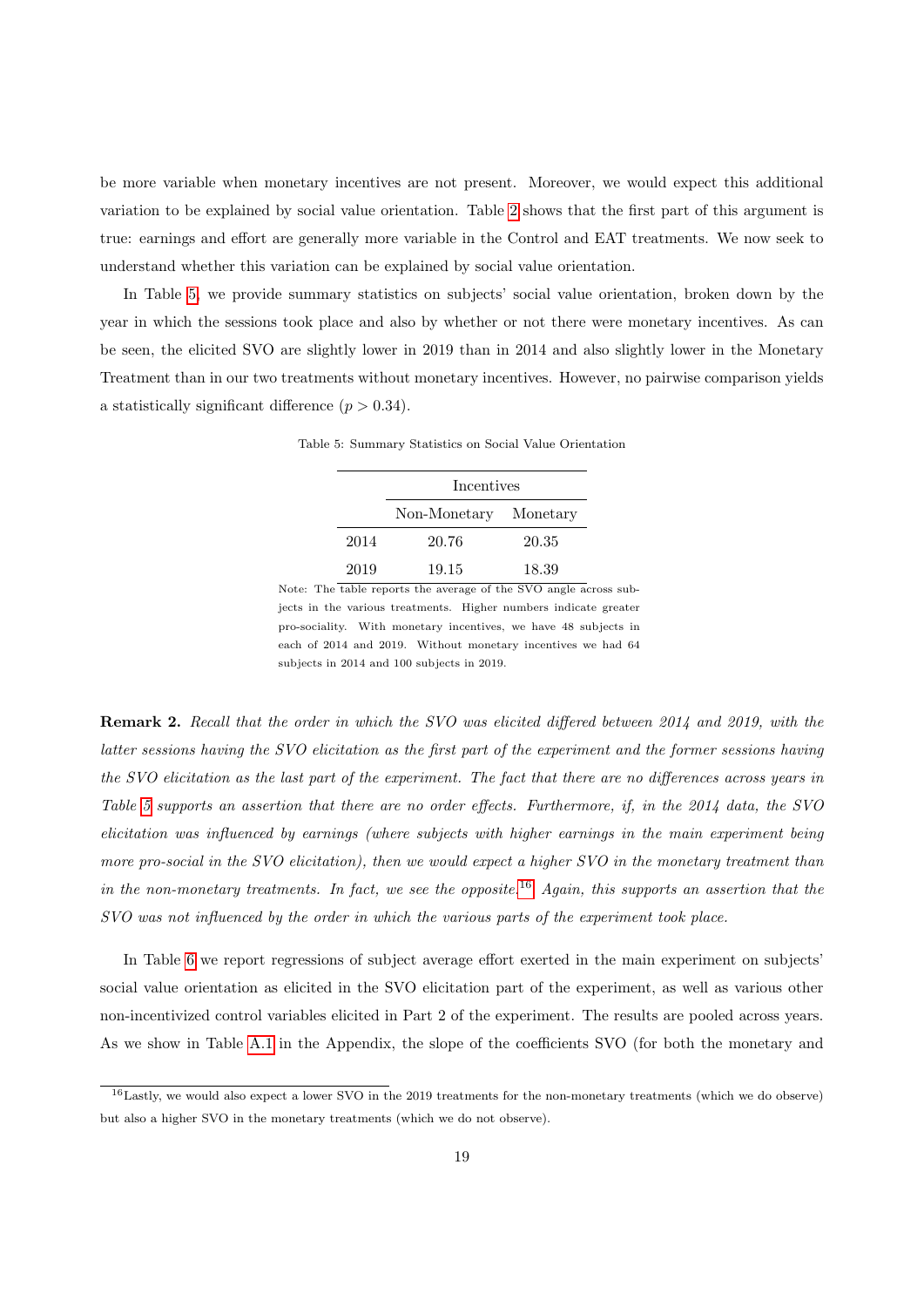non-monetary cases) are stable across years. However, there is a positive scale (i.e., intercept) effect for the Monetary treatment in 2019. That is, as noted earlier, subjects simply exert less effort overall in the 2019 non-monetary treatments. The overall conclusion from this analysis is that, absent monetary incentives, the relationship between SVO and average effort is positive, significant and robust to the inclusion of other control variables. The only difference is that in the 2019 sessions, subjects exert lower effort overall in the non-monetary treatments.

<span id="page-19-0"></span>(1)  $(2)$   $(3)$   $(4)$   $(5)$ SVO (Monetary) 0.014 (0.009) 0.011 (0.010) 0.013 (0.009) 0.014 (0.010) 0.019 (0.012) SVO (No Monetary) 0.049<sup>∗∗</sup>\* (0.012) 0.045<sup>∗∗</sup> (0.014) 0.045<sup>∗∗∗</sup> (0.013) 0.048<sup>∗∗∗</sup> (0.013) 0.052<sup>∗∗∗</sup> (0.013) Monetary/Year Indicators Yes Yes Yes Yes Yes Field of Study No Yes Yes Yes Yes Gender No No Yes Yes Yes Nationality No No No No No Yes Yes Big 5 No No No No Yes  $R^2$  0.163 0.202 0.224 0.252 0.269 Observations 260 256 256 256 256

Table 6: The Relationship Between Social Value Orientation and Average Effort (OLS Regression)

Note 1: Dependent variable is the subject average of effort exerted over all periods while in the role of sender. Note 2: Standard errors correct for clustering at the group level. \*\*\*, \*\* and \* denotes significance at the 1%, 5% and 10% level, respectively.

Thus, individual-level average effort is positively correlated with social value orientation in the absence of monetary incentives, and the relationship is stable over time. Furthermore, when monetary incentives are present, there is virtually no relationship between effort and social value orientation.

Of course, we are interested in understanding what features allow groups of subjects to sustain high effort and high earnings in the absence of monetary incentives. Table [7](#page-20-0) looks at group average effort and earnings for both the Monetary Treatment and the Non-Monetary Treatments. As can be seen, group average social value orientation has no effect on either effort or earnings when monetary incentives are present. On the other hand, absent monetary incentives, there is a significantly positive relationship between effort and SVO and also between earnings and SVO. However, as the table shows, the effect appears to be attenuated in the 2019 sessions.

The evidence presented in Table [7](#page-20-0) suggest that, the social value orientation of the group affects neither effort nor earnings when monetary incentives are present. This should not be surprising because, when monetary incentives are present, there is a unique subgame perfect Nash equilibrium with positive effort, and our previous results have shown that behavior is closely aligned with the equilibrium. However, absent monetary incentives, the social value orientation of the group is a robust predictor for group-level earnings. That is, higher average SVO within the group translates into higher earnings. This effect is highly significant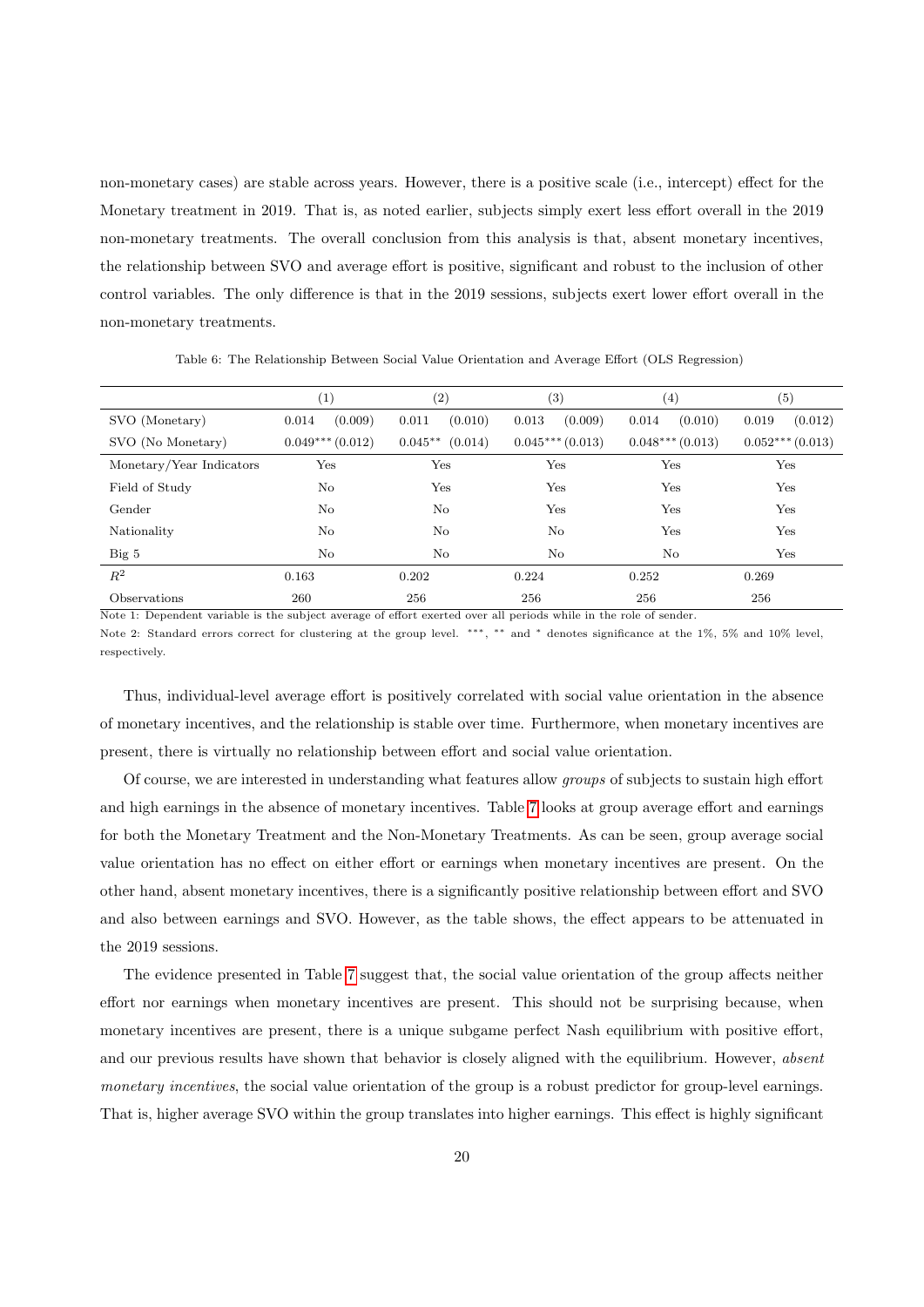<span id="page-20-0"></span>

|                   | Monetary |                   |          | Non-Monetary          |        |                   |                       |                   |
|-------------------|----------|-------------------|----------|-----------------------|--------|-------------------|-----------------------|-------------------|
|                   |          | Effort            | Earnings |                       | Effort |                   | Earnings              |                   |
| <b>SVO</b>        | 0.033    | (0.039)           | 0.128    | (0.138)               |        |                   |                       |                   |
| $SVO \times 2014$ |          |                   |          |                       |        | $0.123***(0.044)$ |                       | $0.776***(0.211)$ |
| $SVO \times 2019$ |          |                   |          |                       | 0.039  | (0.048)           | $0.410*$              | (0.230)           |
| Constant          |          | $6.605***(0.793)$ |          | $55.818***$ $(2.798)$ |        | $4.516***(0.921)$ | $31.577***$ $(4.431)$ |                   |
| $R^2$             | 0.031    |                   | 0.037    |                       | 0.255  |                   | 0.306                 |                   |
| Observations      | 24       |                   | 24       |                       | 41     |                   | 41                    |                   |

Table 7: Social Value Orientation and Group Average (OLS Regression) Effort/Earnings

Note 1: Dependent variable is group average effort or earnings, as in the column headings.

Note 2: Standard errors in parentheses. \*\*\*, \*\* and \* denotes significance at the 1%, 5% and 10% level, respectively. Note 3: Model selection – with respect to slope interactions and year-specific constants – was driven by the BIC.

in the 2014 data, but somewhat weaker and only marginally significant in the 2019 data. Regarding average group effort, the differences are even more stark: in the 2014 data the relationship between average effort and group SVO is positive and highly significant, while in the 2019 data, the effect is much smaller and not significant.

The differences in the group-level relationships between earnings/effort and social value orientation across years is interesting because, as Table [A.1](#page-23-4) show, the relationship between effort and social value orientation at the individual level differ by only a scalar (i.e., effort is lower overall in 2019, but the slopes are identical). Therefore, it would seem there must be other group-level characteristics that differed between 2014 and 2019 that explain the attenuation in the effect of group average social value orientation on average earnings.

To explore the possible group-level differences in the non-monetary treatments across years and determine whether they are responsible for the observed attenuation of SVO, we first tested whether the group averages of any of the variables from Part 2 of the study differed significantly across years. These variables included measures for trust, reciprocity, negative reciprocity, risk attitudes as well as the Big 5 index. The only variable which showed a difference across years was negative reciprocity, with subjects in 2019 reporting themselves as being less willing to punish others at a personal cost (6.39 in 2014 versus 5.15 in 2019;  $p = 0.001$ .<sup>[17](#page-20-1)</sup> In addition to these variables, we also observed a significant difference in gender composition. Specifically, in our 2019 data, the groups had significantly more females  $(1.25 \text{ in } 2014 \text{ versus } 2.44 \text{ in } 2019;$  $p = 0.003$ .<sup>[18](#page-20-2)</sup> Table [A.2](#page-25-0) in the appendix shows that, after controlling for these variables, the relationship between group-level social value orientation and average earnings are statistically indistinguishable across years. This table also shows that groups who score more highly on negative reciprocity (i.e., a willingness to

<span id="page-20-1"></span> $17$ The specific question asked was, "Are you a person who is generally willing to punish unfair behavior, even if this is costly to you?"

<span id="page-20-2"></span><sup>&</sup>lt;sup>18</sup>Note that the differences in gender balance appears to be unique to the non-monetary treatments. Looking at all subjects, we cannot reject that the male-female split is the same across years. In the case of negative reciprocity, this appears to be a more general shift. Over all subjects, the self-reported negative reciprocity is significantly lower in the 2019 data.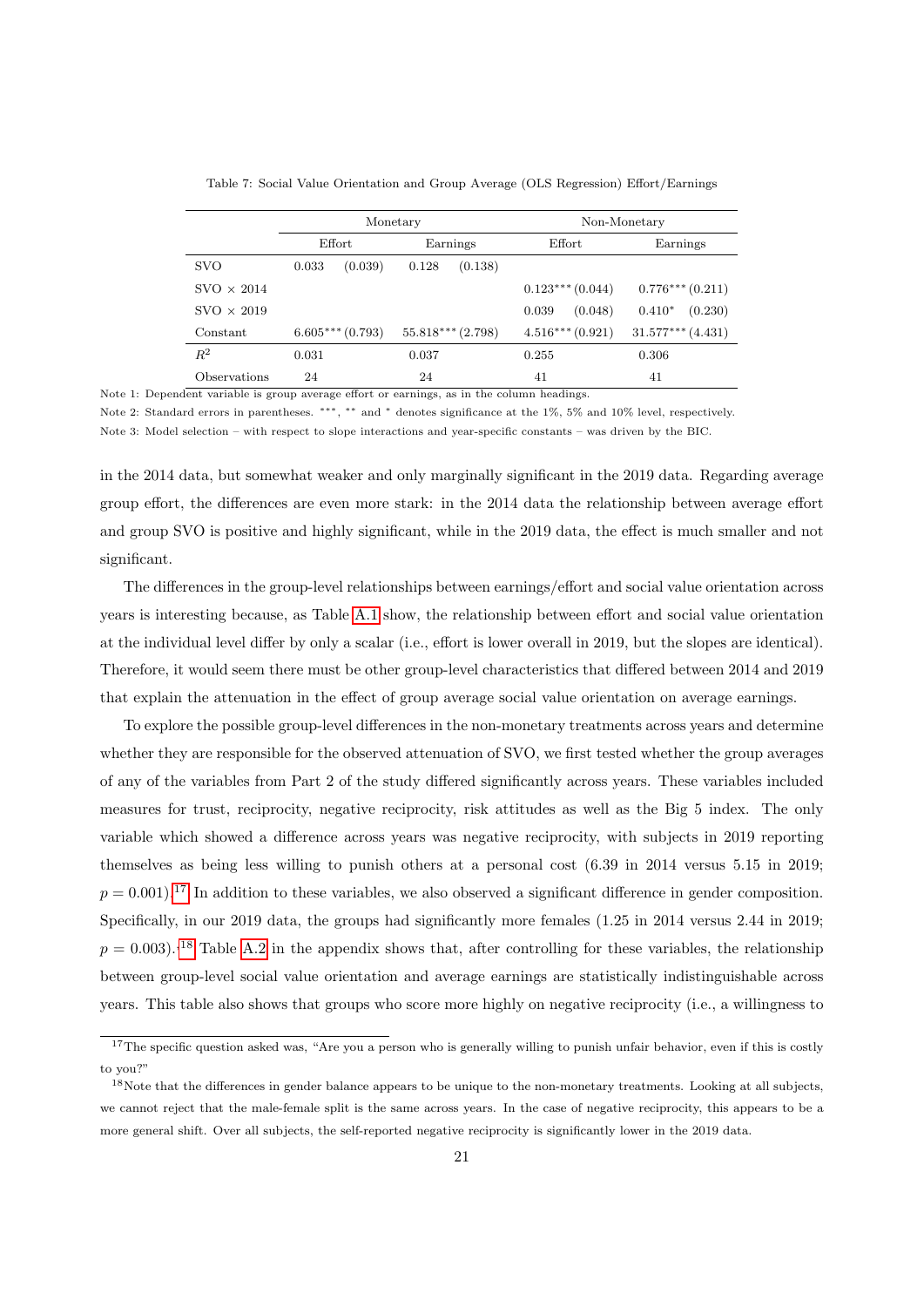punish others) earn marginally significantly more.[19](#page-21-1) This suggests that two factors are necessary to support favour exchange in groups without monetary incentives: the members must be (i) pro-social but (ii) willing to punish deviations from pro-social behavior.

#### <span id="page-21-0"></span>5. Concluding Remarks

Our results have shown that a system of exchange with direct monetary incentives is the most efficient at capturing gains from trade. When such monetary transfers were present as a medium of exchange, on average, subjects earned significantly more money. When subjects could not use direct monetary transfers and, instead, had to rely on non-monetary exchange of favours average earnings were lower. However, we found that some groups were able to sustain high levels of favour exchange, and generate surplus on par with, or even exceeding, groups who had direct monetary incentives. Moreover, our results were able to show that the distinguishing feature between successful and unsuccessful groups in the absence of monetary incentives was the social value orientation of the group, as well as a willingness to punish deviations from pro-social behavior. Those with high social value orientations sustained consistently high effort. Methodologically, the result is robust to the order in which behavioral metrics were elicited, especially when we control for feelings of negative reciprocity (as measured by subjects' reported willingness to punish unfair behaviour).

This suggests several avenues for future research. For example, one could think about ways of building social value orientation within groups, such as via team-building exercises. Furthermore, allowing for endogenous selection into groups with monetary or non-monetary incentives would seem fruitful. It would be interesting to see if those subjects who had high social value orientation would select into non-monetary incentives and be even more successful than in our experiments where subjects were randomly assigned to a group. Both of these features seem to be at work in the start-up community. For example, one technology incubator speaks of the importance of building a community based on altruism, reciprocity and strong relationships both at work and outside of work.[20](#page-21-2) Beyond this, it would be interesting to explore the fraught nature of favour exchange. In particular, it seems natural that many people would rather pay money to avoid the obligation that comes with receiving a favour. This is just a small sample of the type of questions that could be fruitfully explored from our research.

<span id="page-21-1"></span> $19$ As a further robustness check, we also ran another specification including all other variables even if there was no significant differences at the group level across years. With these additional control variables, we also cannot reject that social value orientation has the same effect across years. Furthermore, a joint test that these nine additional variables are all zero can only be rejected at  $p = 0.058$ .

<span id="page-21-2"></span> $^{20}$ See, <https://atlantatechvillage.com/about/our-story/> where they speak of their mission to "pay it forward", "be nice" and "work hard; play hard" (Accessed on 14 Sep 2018).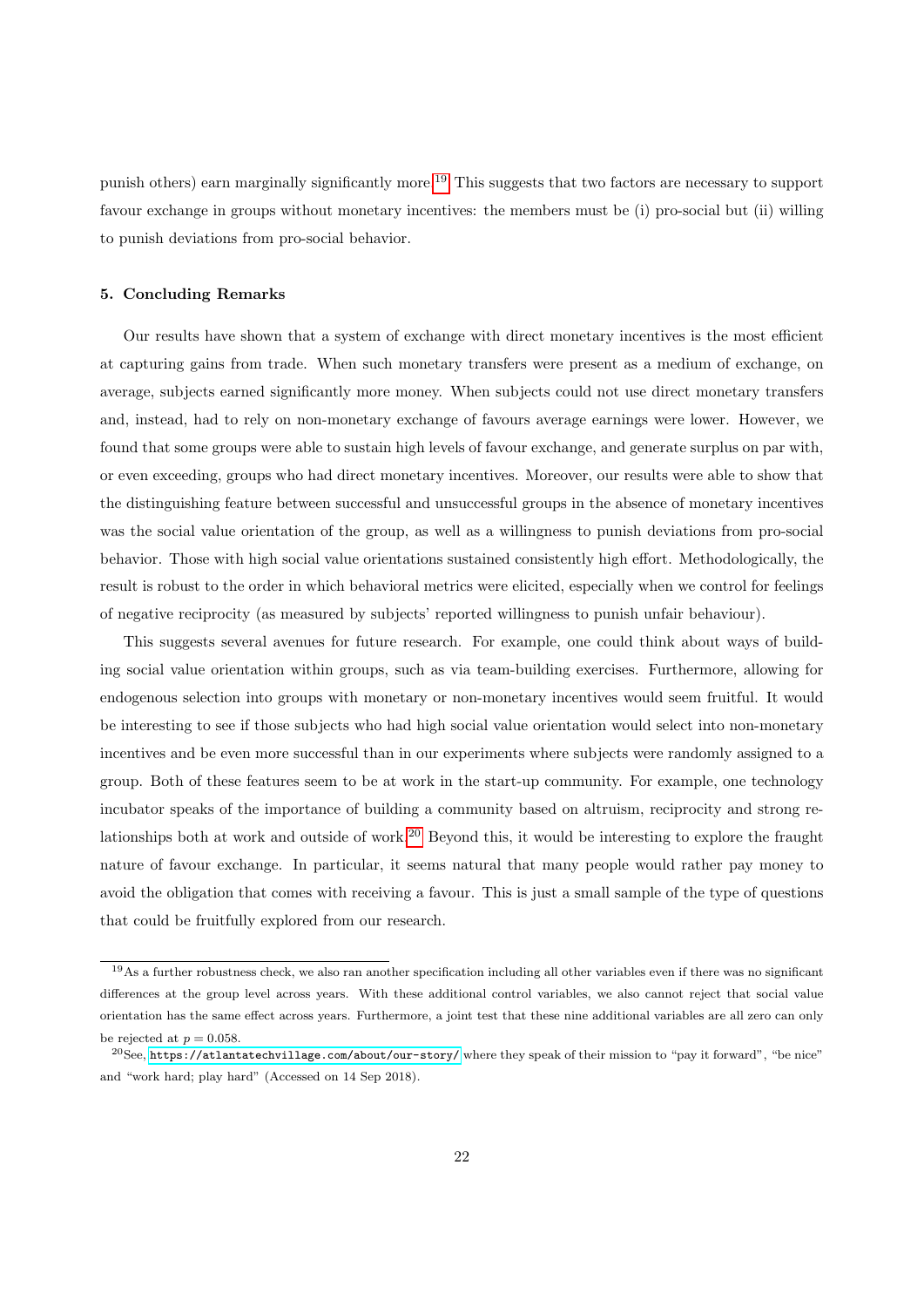#### References

- <span id="page-22-6"></span>Alós-Ferrer, C. and Garagnani, M. (2018). The cognitive foundations of cooperation? University of Zurich, Department of Economics, Working Paper No. 303.
- <span id="page-22-14"></span>Andreoni, J. and Rao, J. M. (2011). The power of asking: How communication affects selfishness, empathy, and altruism. Journal of Public Economics, 95:513–520.
- <span id="page-22-7"></span>Bigoni, M., Camera, G., and Casari, M. (2019). Money is more than memory. Journal of Monetary Economics, page Forthcoming.
- <span id="page-22-2"></span>Bolton, G. E., Katok, E., and Ockenfels, A. (2005). Cooperation among strangers with limited information about reputation. Journal of Public Economics, 89(5):1457–1468.
- <span id="page-22-19"></span>Bowles, S. and Polanía-Reyes, S. (2012). Economic incentives and social preferences: Substitutes or complements? Journal of Economic Literature, 50(2):368–425.
- <span id="page-22-9"></span>Cabral, L., Özbay, E. Y., and Schotter, A. (2014). Intrinsic and instrumental reciprocity: An experimental study. Games and Economic Behavior, 87:100–121.
- <span id="page-22-3"></span>Camera, G. and Casari, M. (2009). Cooperation among strangers under the shadow of the future. American Economic Review, 99(3):979–1005.
- <span id="page-22-12"></span>Camera, G. and Casari, M. (2014). The coordination value of monetary exchange: Experimental evidence. American Economic Journal: Microeconomics, 6(1):290–314.
- <span id="page-22-11"></span>Camera, G., Casari, M., and Bigoni, M. (2013). Money and trust among strangers. Proceedings of the National Academy of Sciences.
- <span id="page-22-17"></span><span id="page-22-15"></span>Chen, Y. and Li, S. X. (2009). Group identity and social preferences. American Economic Review, 99(1):431–457.
- Cooper, D. J. and Kagel, J. H. (2016). Other-regarding preferences: A selective survey of experimental results. In Kagel, J. H. and Roth, A. E., editors, Handbook of Experimental Economics, volume 2, pages 217–289. Princeton University Press.
- <span id="page-22-13"></span>Duffy, J. (2015). Macroeconomics: A survey of laboratory research. To Appear: Handbook of Experimental Economics (Vol. 2).
- <span id="page-22-10"></span>Duffy, J. and Puzzello, D. (2014). Gift exchange versus monetary exchange: Theory and evidence. American Economic Review, 104(6):1735–1776.
- <span id="page-22-5"></span>Fehr, E., Gächter, S., and Kirchsteiger, G. (1997). Reciprocity as a contract enforcement device: Experimental evidence. Econometrica, 65(4):833–860.
- <span id="page-22-4"></span>Fehr, E., Kirchsteiger, G., and Riedl, A. (1993). Does fairness prevent market clearing? an experimental investigation. Quarterly Journal of Economics, 108(2):437–460.
- <span id="page-22-21"></span><span id="page-22-20"></span>Fischbacher, U. (2007). z-tree: Zurich toolbox for ready-made economic experiments. Experimental Economics, 10(2):171–178.
- Fisman, R., Jakiela, P., and Kariv, S. (2015). How did distributional preferences change during the great recession? Journal of Public Economics, 128(August):84–95.
- <span id="page-22-16"></span>Goette, L., Huffman, D., and Meier, S. (2006). The impact of group membership on cooperation and norm enforcement: Evidence using random assignment to real social groups. American Economic Review Papers and Proceedings, 96(2):212– 216.
- <span id="page-22-18"></span>Goldberg, L. R. (1992). The development of markers for the big-five factor structure. psychological assessment. Psychological Assessment, 4(1):26–42.
- <span id="page-22-8"></span><span id="page-22-1"></span>Jacobson, S. and Petrie, R. (2014). Favor trading in public good provision. Experimental Economics, 17:439–460.
- <span id="page-22-0"></span>Kocherlakota, N. (1998). Money is memory. Journal of Economic Theory, 81:232–251.
- Michel, A. and Hudon, M. (2015). Community currencies and sustainable development: A systematic review. Ecological Economics, 116:160–171.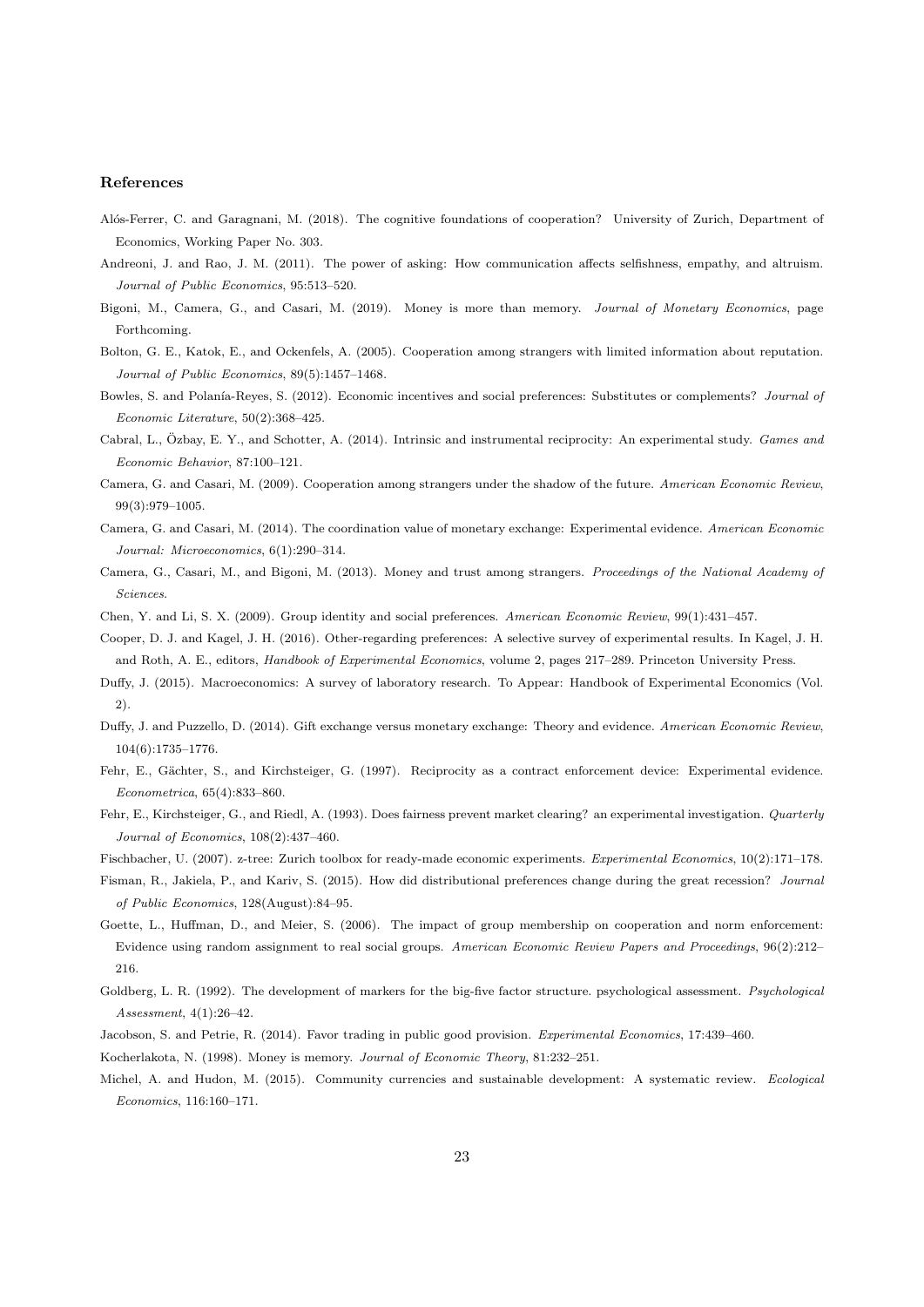<span id="page-23-0"></span>Murphy, R. O., Ackermann, K. A., and Handgraaf, M. J. (2011). Measuring social value orientation. Judgment and Decision Making, 6(8):771–781.

<span id="page-23-3"></span>Rankin, F. W. (2006). Requests and social distance in dictator games. Journal of Economic Behavior & Organization, 60:27–36.

<span id="page-23-1"></span>Seinen, I. and Schram, A. (2006). Social status and group norms: Indirect reciprocity in a repeated helping experiment. European Economic Review, 50:581–602.

<span id="page-23-2"></span>Seyfang, G. and Longhurst, N. (2013). Growing green money? Mapping community currencies for sustainable development. Ecological Economics, 86:65–77.

## <span id="page-23-4"></span>Appendix A. Supplemental Figures and Tables

|                     | (1)                  | (2)                 | (3)                   | (4)                  | (5)                  |  |
|---------------------|----------------------|---------------------|-----------------------|----------------------|----------------------|--|
| SVO (Monetary)      | (0.015)<br>$0.020\,$ | (0.016)<br>0.024    | (0.016)<br>0.022      | (0.019)<br>0.020     | 0.014<br>(0.021)     |  |
| SVO (No Monetary)   | $0.052***(0.018)$    | $0.046**$ $(0.021)$ | $0.053***$<br>(0.019) | $0.051***$ $(0.019)$ | $0.053***(0.018)$    |  |
| Monetary Indicator  | Yes                  | Yes                 | Yes                   | Yes                  | Yes                  |  |
| Field of Study      | No                   | Yes                 | Yes                   | Yes                  | Yes                  |  |
| Gender              | No                   | $\rm No$            | Yes                   | Yes                  | Yes                  |  |
| Nationality         | No                   | $\rm No$            | $\rm No$              | Yes                  | Yes                  |  |
| Big 5               | No                   | $\rm No$            | $\rm No$              | $\rm No$             | Yes                  |  |
| $\mathbb{R}^2$      | 0.074                | 0.188               | 0.228                 | 0.280                | 0.307                |  |
| Observations        | 112                  | 108                 | 108                   | 108                  | 108                  |  |
| $(b)$ 2019 Sessions |                      |                     |                       |                      |                      |  |
|                     | (1)                  | (2)                 | (3)                   | (4)                  | (5)                  |  |
| SVO (Monetary)      | (0.011)<br>0.009     | $-0.005$<br>(0.012) | (0.011)<br>$-0.000$   | (0.012)<br>$-0.005$  | 0.009<br>(0.017)     |  |
| SVO (No Monetary)   | $0.047***$ (0.017)   | $0.040**$ (0.018)   | $0.036**$<br>(0.016)  | $0.037*$<br>(0.020)  | (0.019)<br>$0.040**$ |  |
| Monetary Indicator  | Yes                  | Yes                 | Yes                   | Yes                  | Yes                  |  |
| Field of Study      | No                   | Yes                 | Yes                   | Yes                  | Yes                  |  |
| Gender              | No                   | $\rm No$            | Yes                   | Yes                  | Yes                  |  |
| Nationality         | $\rm No$             | $\rm No$            | N <sub>o</sub>        | Yes                  | Yes                  |  |
| Big 5               | No                   | $\rm No$            | No                    | $\rm No$             | Yes                  |  |
| $\mathbb{R}^2$      | 0.165                | 0.233               | 0.248                 | 0.288                | 0.332                |  |
| Observations        | 148                  | 148                 | 148                   | 148                  | 148                  |  |

Table A.1: Social Value Orientation and Individual Average Effort (OLS Regression)

(a) 2014 Sessions

Note: In Panel (a), the unit of independent observation is the 4-person group, averaged over all periods of their interaction. In panel (b), we take the individual average. Panel (b) corrects for clustering at the group level. ∗∗∗ , ∗∗ and <sup>∗</sup> denotes significance at the 1%, 5% and 10% level, respectively.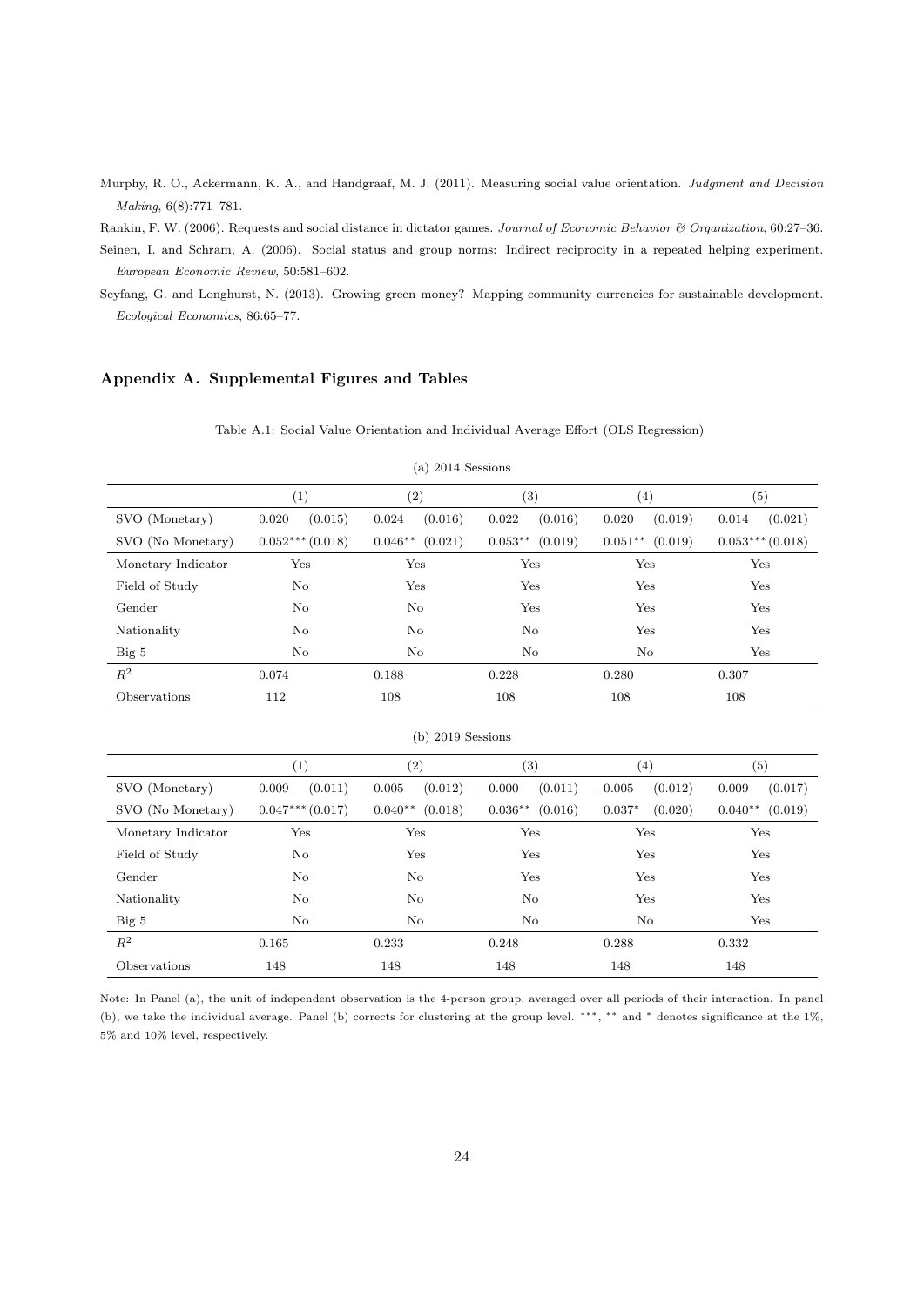Figure A.1: Effort and Earnings Across Periods

<span id="page-24-0"></span>

(a) 2014 Data

(b) 2019 Data

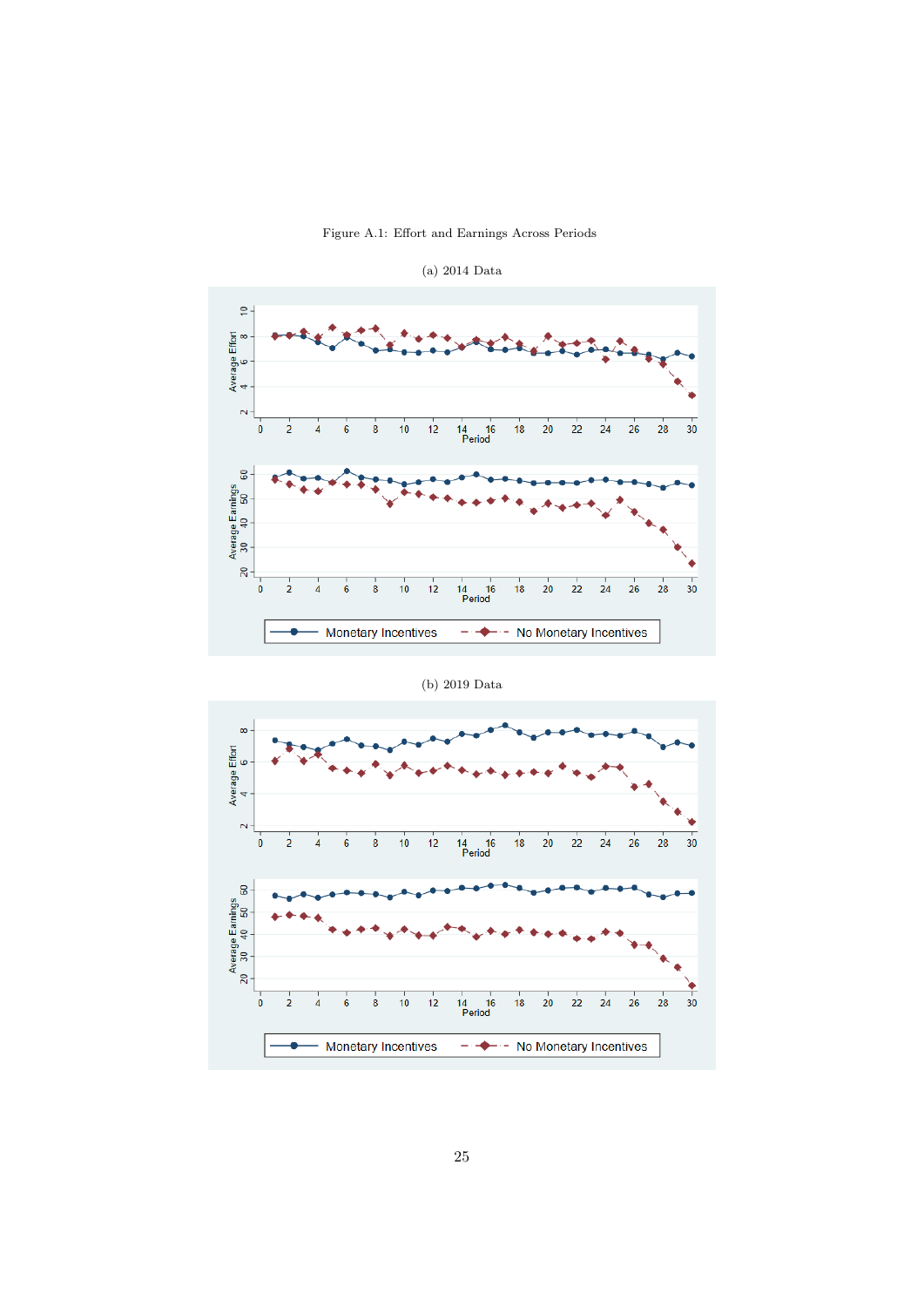<span id="page-25-0"></span>Table A.2: Group-Level Differences Across Years That Explain Attenuation of SVO Relationship in Non-Monetary Treatments (OLS Regression; Dependent Variable: Group Average Earnings)

| $SVO \times 2014$               | $0.776***(0.211)$     | $0.826***(0.220)$   | $0.710***(0.209)$    | $0.761***(0.217)$     |
|---------------------------------|-----------------------|---------------------|----------------------|-----------------------|
| $SVO \times 2019$               | (0.230)<br>$0.410*$   | (0.246)<br>$0.481*$ | $0.493**$<br>(0.229) | $0.569**$<br>(0.244)  |
| Number of Females               |                       | (1.263)<br>$-1.066$ |                      | (1.228)<br>$-1.117$   |
| Negative Reciprocity            |                       |                     | 2.386*<br>(1.368)    | $2.416*$<br>(1.371)   |
| Constant                        | $31.577***$ $(4.431)$ | $32.716***$ (4.648) | (9.049)<br>17.698*   | $18.720**$<br>(9.140) |
| $R^2$                           | 0.270                 | 0.319               | 0.359                | 0.373                 |
| Observations                    | 41                    | 41                  | 41                   | 41                    |
| Test of Year Effect $(p-value)$ | 0.016                 | 0.025               | 0.199                | 0.260                 |

Note 1: Standard errors in parentheses. , ∗∗ and <sup>∗</sup> denotes significance at the 1%, 5% and 10% level, respectively.

#### Appendix B. Instructions for Control Treatment (Online Appendix)

#### General Instructions

Welcome to this experiment on decision-making! In this experiment you can earn money. The amount you earn depends on the decisions you and other participants make. Therefore please read these instructions carefully. In the experiment you will earn points. At the end of the experiment we will convert the points you have earned into euros according to the rate: 125 points equal  $\epsilon$ 1. You will be paid your earnings privately and confidentially after the experiment.

Throughout the experiment you are not allowed to communicate with other participants in any way. If you have a question please raise your hand. An experimenter will come to your desk to answer it.

## Your group

At the beginning of the experiment the computer will randomly assign you (and all other participants) to a group of 4 participants. Group compositions do not change during the experiment. Hence, you will be in the same group with the same people throughout the experiment. The composition of the groups is anonymous. Neither during nor after the experiment will you get to know the identities of the other people in your group. The other people in the group will also not get to know your identity. On your computer screen, you will see your randomly generated experiment ID, which stays the same throughout the experiment. When matched with another group member, you will see his or her experiment ID as well.

#### Number of rounds

The experiment consists of 30 rounds. You will receive a show-up fee of  $\epsilon$ 5. In each round you can earn additional points. Your total earnings will be the sum of the show-up fee and your earnings converted from points in each of the 30 rounds.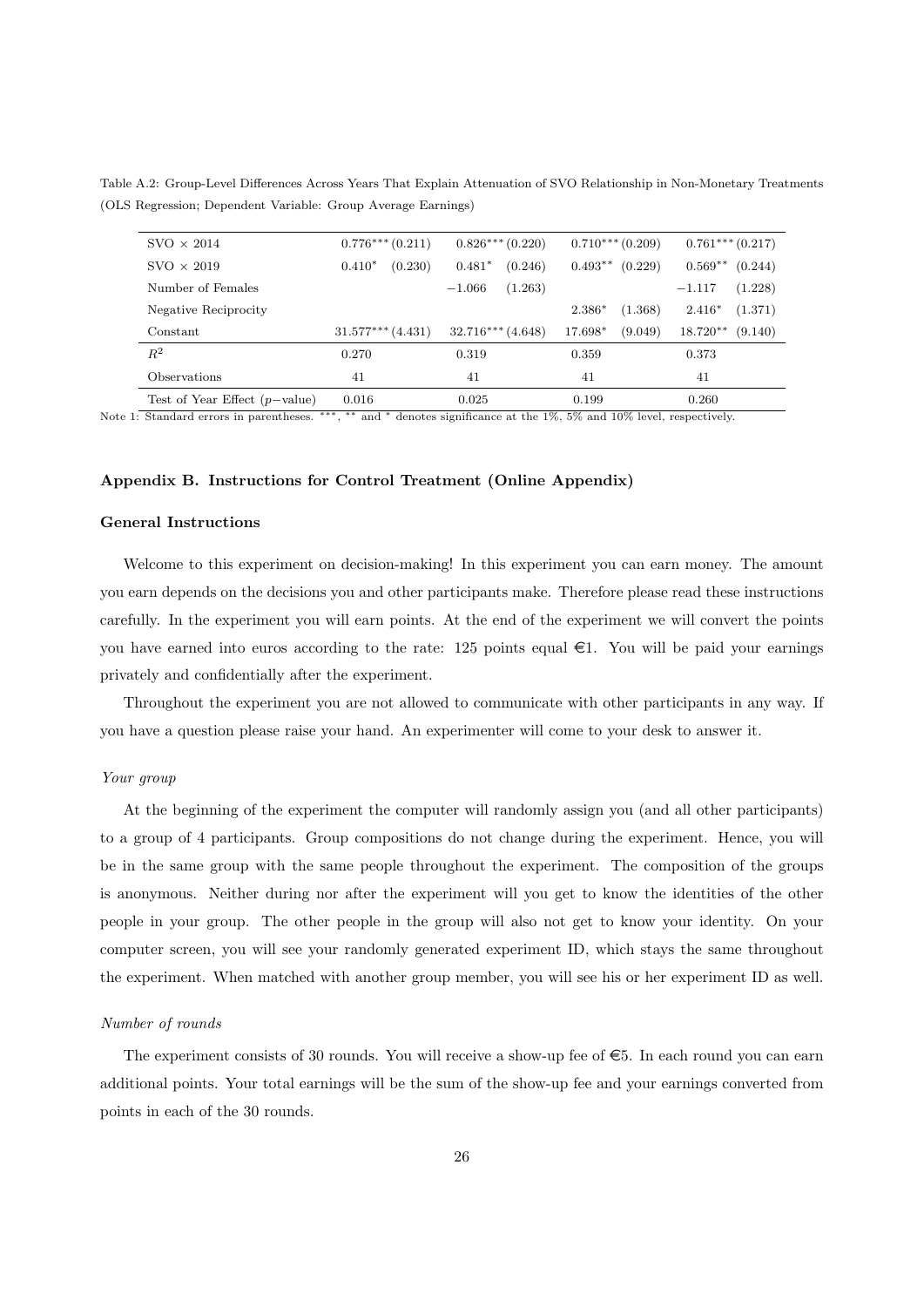#### The decision task

At the beginning of each round, you will get randomly paired with one of your three other group members. You will be able to see the experiment ID of your partner and he/she will get to see your experiment ID. One of you will be assigned the role of receiver; the other will be assigned the role of sender. Please note that your role and paired group member can change each round.

Every round, the receiver makes a request on how many tokens he or she would like to receive from the sender. The sender makes a decision on how many tokens to send to the receiver. The precise details are provided below.

As a receiver, you can choose a number between 0 and 16, which denotes the amount of tokens you would like to receive from the sender. When the sender receives your request, he or she can decide on the amount of tokens to send to you, by choosing a number between 0 and 16. The lower of the two numbers will determine the number of tokens created. For example, if you request 5 tokens but the sender chooses 3, then the number of tokens created will be 3. Likewise, if you request 5 tokens and the sender chooses 8, then the number of tokens created will be 5. You will earn points for the tokens that you receive according to the following formula.

#### Earnings  $= 24 \times$  Tokens Received.

As a sender, you will decide on how many tokens to send to the receiver, based on the request you receive. This request is a number between 0 and 16. The amount of tokens that will be created is a number between 0 and 16 as well. The lower of the two numbers will determine how many tokens will be created. You will pay costs for the tokens created according to the following formula.

#### $\text{Costs} = \text{Tokens} \times \text{Tokens}.$

At the end of the experiment, you will be paid out the following: **initial show-up fee**  $+$  **points of** Earnings − points of Costs. Minimum earnings will be 0 and therefore you cannot earn a negative amount.

#### Information

During the experiment, when making your decision, you will see the following information on your screen (see also the screenshot):

- Your role this round
- Your experiment ID
- The experiment ID of the group member you are paired with
- If a sender, the request of the group member you are paired with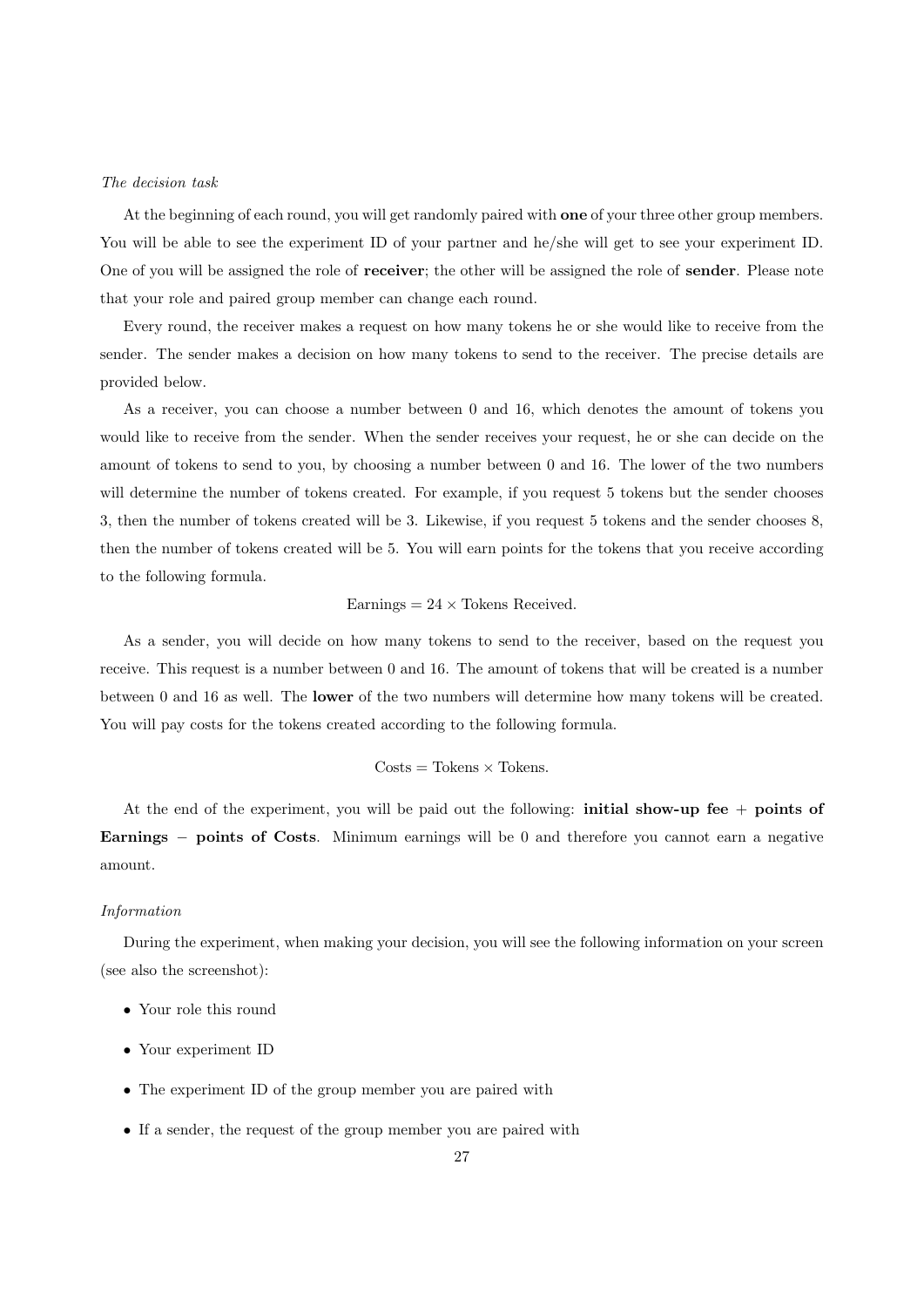| -Period-                                                                                                                                                         |                                                                                                                                                                                                                                                                                                                                                                                                                                                                                                    |
|------------------------------------------------------------------------------------------------------------------------------------------------------------------|----------------------------------------------------------------------------------------------------------------------------------------------------------------------------------------------------------------------------------------------------------------------------------------------------------------------------------------------------------------------------------------------------------------------------------------------------------------------------------------------------|
| $1$ of $1$                                                                                                                                                       | Remaining Time [sec]: 28                                                                                                                                                                                                                                                                                                                                                                                                                                                                           |
| You are a receiver this round.<br>Your ID is:<br>10 <sub>10</sub><br>You are matched with player:<br>$\bf 22$<br>The amount of tokens you request is:<br>Confirm | -Help-<br>You will request an amount of tokens this round by choosing an integer<br>number from 0 to 16. Based on this request, your matched player will<br>decide the amount of tokens he would like to send by choosing an<br>integer number from 0 to 16 as well.<br>The actual amount of tokens created will be determined by the lowest of<br>these two numbers.<br>Your profit is calculated by:<br>Tokens*24<br>The costs of your matched player are calculated by:<br><b>Tokens*Tokens</b> |

During the experiment, when receiving the outcome of the round, you will see the following information on your screen (see also the screenshot):

- Your experiment ID
- Your role this round
- The experiment ID of the group member you were paired with
- Tokens requested/chosen to send
- The tokens requested/chosen to send of the group member you were paired with
- Amount of tokens created
- Your earnings/costs this round
- Your total earnings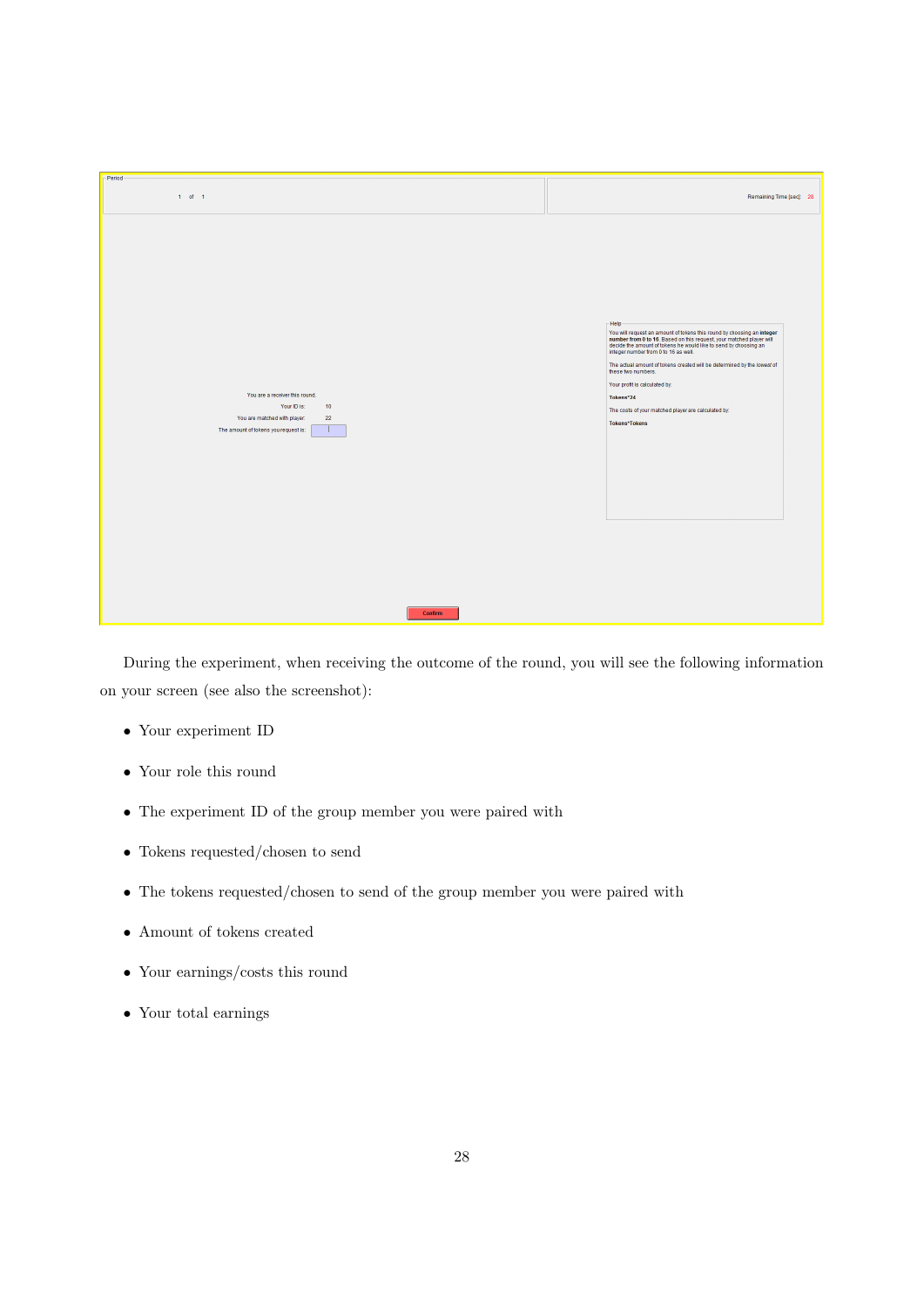| Period-                                    |                  |                          |
|--------------------------------------------|------------------|--------------------------|
|                                            |                  |                          |
| $1$ of 1                                   |                  | Remaining Time [sec]: 27 |
|                                            |                  |                          |
|                                            |                  |                          |
|                                            |                  |                          |
|                                            |                  |                          |
|                                            |                  |                          |
|                                            |                  |                          |
|                                            |                  |                          |
|                                            |                  |                          |
|                                            |                  |                          |
|                                            |                  |                          |
|                                            |                  |                          |
|                                            |                  |                          |
|                                            |                  |                          |
|                                            |                  |                          |
|                                            |                  |                          |
|                                            |                  |                          |
|                                            |                  |                          |
|                                            |                  |                          |
|                                            |                  |                          |
|                                            |                  |                          |
|                                            |                  |                          |
|                                            |                  |                          |
|                                            |                  |                          |
| Your ID is:                                | 16               |                          |
| Your role this round was: Sender           |                  |                          |
|                                            |                  |                          |
| You were matched with player:              | 28               |                          |
| The amount of tokens requested was:        | 10 <sub>10</sub> |                          |
|                                            |                  |                          |
| The amount of tokens sent was:             | 10 <sub>10</sub> |                          |
| Therefore the amount of tokens created is: | 10 <sub>10</sub> |                          |
|                                            |                  |                          |
|                                            |                  |                          |
|                                            |                  |                          |
| Your profit this round is:                 | $-100$           |                          |
| Your total profit is:                      | $-100$           |                          |
|                                            |                  |                          |
|                                            |                  |                          |
|                                            |                  |                          |
|                                            |                  |                          |
|                                            |                  |                          |
|                                            |                  |                          |
|                                            |                  |                          |
|                                            |                  |                          |
|                                            |                  |                          |
|                                            |                  |                          |
|                                            |                  |                          |
|                                            |                  |                          |
|                                            |                  |                          |
|                                            |                  |                          |
|                                            |                  |                          |
|                                            |                  |                          |
|                                            |                  |                          |
|                                            |                  |                          |
|                                            |                  |                          |
|                                            |                  |                          |
|                                            |                  | Continue                 |
|                                            |                  |                          |
|                                            |                  |                          |

#### Examples

Here are two examples of hypothetical play to make the instructions clear. Note that all numbers mentioned are points.

Example 1: Participant A is a receiver this round and requests 10 from the sender. Participant B is the sender who receives a request of 10 and decides to send 4 tokens. The number of tokens created will be 4. Participant A earns  $24 \times 4 = 96$  and participant B pays  $4^2 = 16$ .

Example 2: Participant A is a receiver this round and requests 6 from the sender. Participant B is the sender who receives a request of 6 and decides to send 14 tokens. The number of tokens created will be 6. Participant A earns  $24 \times 6 = 144$  and participant B pays  $6^2 = 36$ .

#### Control questions

To ensure that you understood the instructions we ask you to answer a few control questions. Please take the page with control questions in front of you. After all participants have correctly answered these questions, the experiment will continue. Raise your hand when you have completed the control questions and an experimenter will come to your desk and check your answers.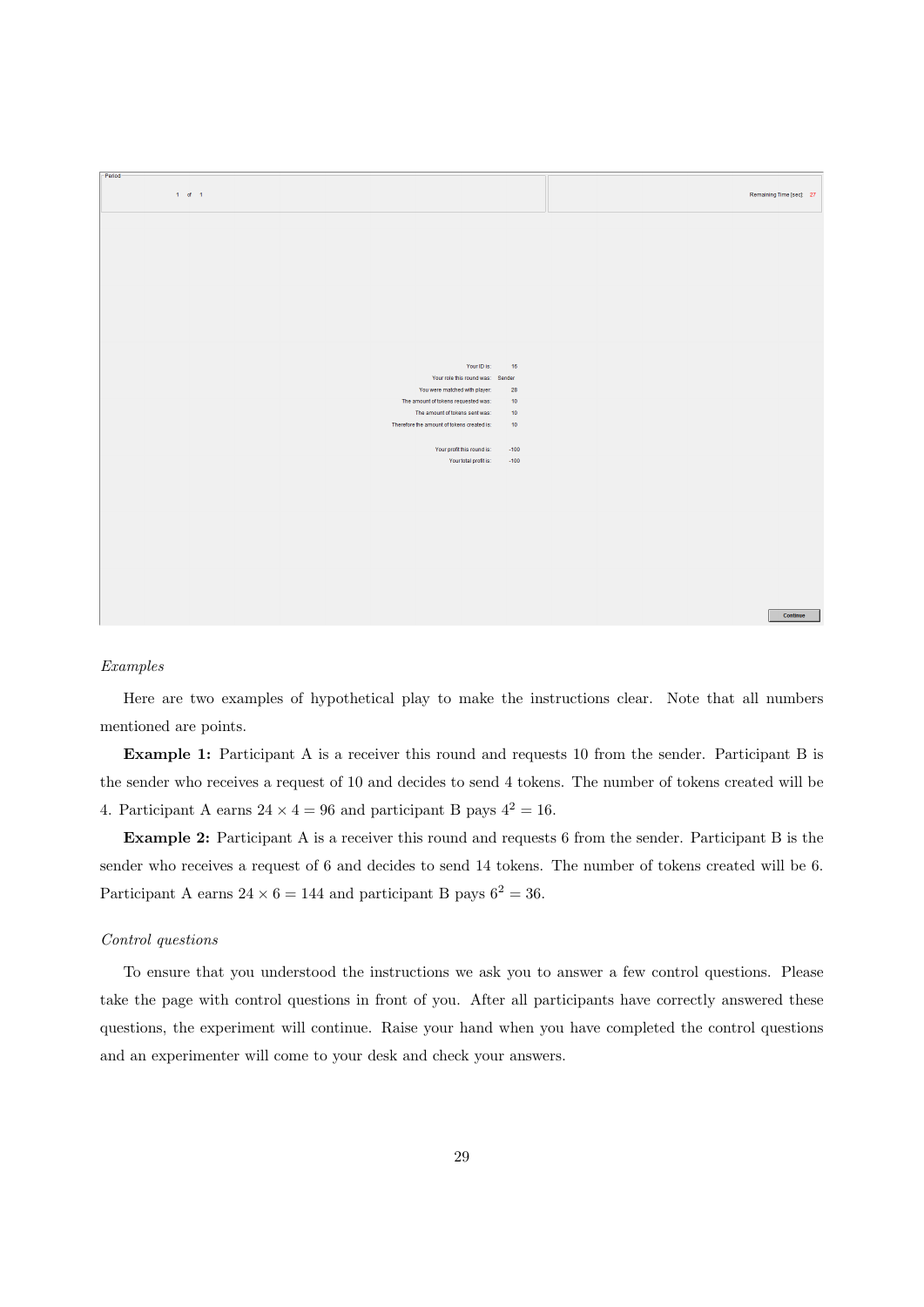#### Concluding remarks

You have reached the end of the instructions. If anything remains unclear to you or if you have any questions, please raise your hand.

## Appendix C. Instructions for the EAT Treatment (Online Appendix)

In the interest of space, we only report the part of the instructions that differed from the Control.

#### The decision task

... There will be two accounts in this experiment: **Account A** and **Account B**. You will earn points, which will be deposited in **Account A** for the tokens that you receive according to the following formula:

Earnings in Account  $A = 24$  · Tokens Received.

In addition, whenever you receive tokens from the sender, you will transfer points from your Account B to the senders Account B according to the formula:

Points transferred to Account B of Sender  $= 12 \cdot$  Tokens Received.

As a sender, you will decide on how many tokens to send to the receiver, based on the request you receive. This request is a number between 0 and 16. The amount of tokens that will be created is a number between 0 and 16 as well. The lowest of the two numbers will determine how many tokens will be created. You will pay costs, which will be deducted from Account A, for the tokens created according to the following formula:

Costs from Account  $A = T \circ k$ ens  $\times$  Tokens.

In addition, as noted above, you will receive points from the sender, which will be deposited in your Account B according to the formula:

## Points transferred to Account B from Receiver  $= 12 \cdot \text{Tokens.}$

At the end of the experiment, you will be paid out the following: initial show-up fee + (Final Account A Balance)/125. That is, your final balance in Account B will not influence your payment at the end of the experiment. Minimum earnings will be 0 and therefore you cannot earn a negative amount.

#### Information

[Subjects are informed that they will also observe:]

- Your own Account B balance
- The Account B balance of the group member you are paired with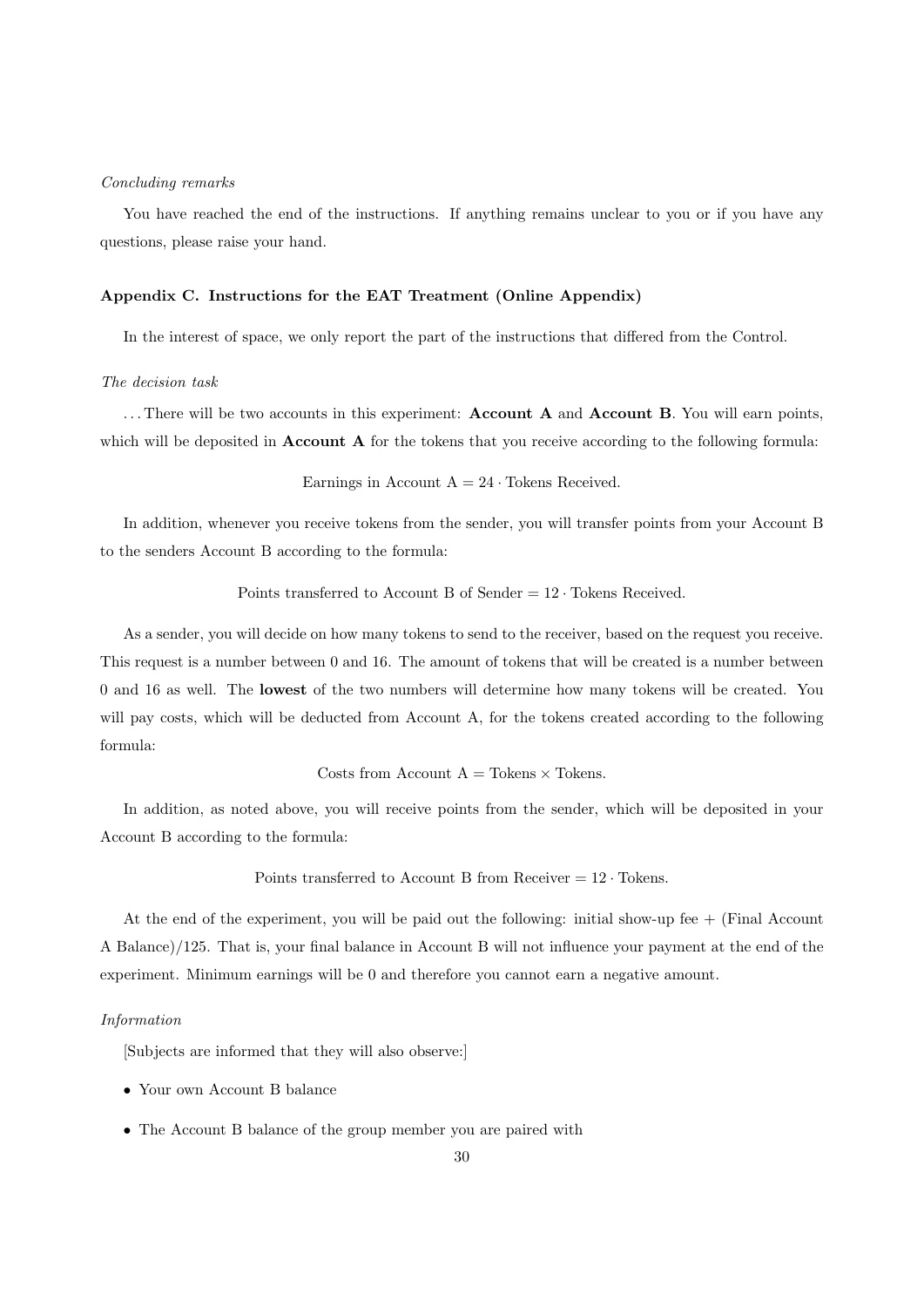#### Examples

Here are two examples of hypothetical play to make the instructions clear. Note that all numbers mentioned are points.

Example 1: Participant A is a receiver this round and requests 10 from the sender. Participant B is the sender who receives a request of 10 and decides to send 4 tokens. The number of tokens created will be 4. Participant A earns  $24 \times 4 = 96$  to be credited in his/her Account A and participant B pays  $4^2 = 16$  to be deducted from his/her Account A. In addition, Participant A will have  $12 \cdot 4 = 48$  points deducted from his/her Account B, which will be transferred into Account B of Participant B.

Example 2: Participant A is a receiver this round and requests 6 from the sender. Participant B is the sender who receives a request of 6 and decides to send 14 tokens. The number of tokens created will be 6. Participant A earns 24  $\cdot$  6 = 144 in Account A and participant B pays  $6^2 = 36$ , which will be deducted from his/her Account A. In addition,  $12 \cdot 6 = 72$  points will be transferred from Account B of Participant A to Account B of Participant B.

## Appendix D. Instructions for Monetary Treatment (Online Appendix)

In the interest of space, we only report the part of the instructions that differed from the Control.

#### The decision task

You will earn points for the tokens that you receive according to the following formula.

Gross Earning
$$
s = 24
$$
  $\cdot$  Tokens Received.

You must pay the sender for each token that you receive. The cost per token is 12. Therefore, your net earnings are given by:

Net Earnings =  $24 \cdot$  Tokens Received  $-12 \cdot$  Tokens Received =  $12 \cdot$  Tokens Received.

As a sender, you will decide on how many tokens to send to the receiver, based on the request you receive. This request is a number between 0 and 16. The amount of tokens that will be created is a number between 0 and 16 as well. The lower of the two numbers will determine how many tokens will be created. You will pay costs for the tokens created according to the following formula:

$$
Costs = Tokens \times Tokens.
$$

In addition, you will receive a payment of 12 per token from the receiver. Therefore, your net earnings are given by:

Net Earnings = 
$$
12 \cdot \text{Tokens} - \text{Tokens} \times \text{Tokens}
$$
.

At the end of the experiment, you will be paid out the following: initial show-up fee  $+$  (net earnings)/125. Minimum earnings will be 0 and therefore you cannot earn a negative amount.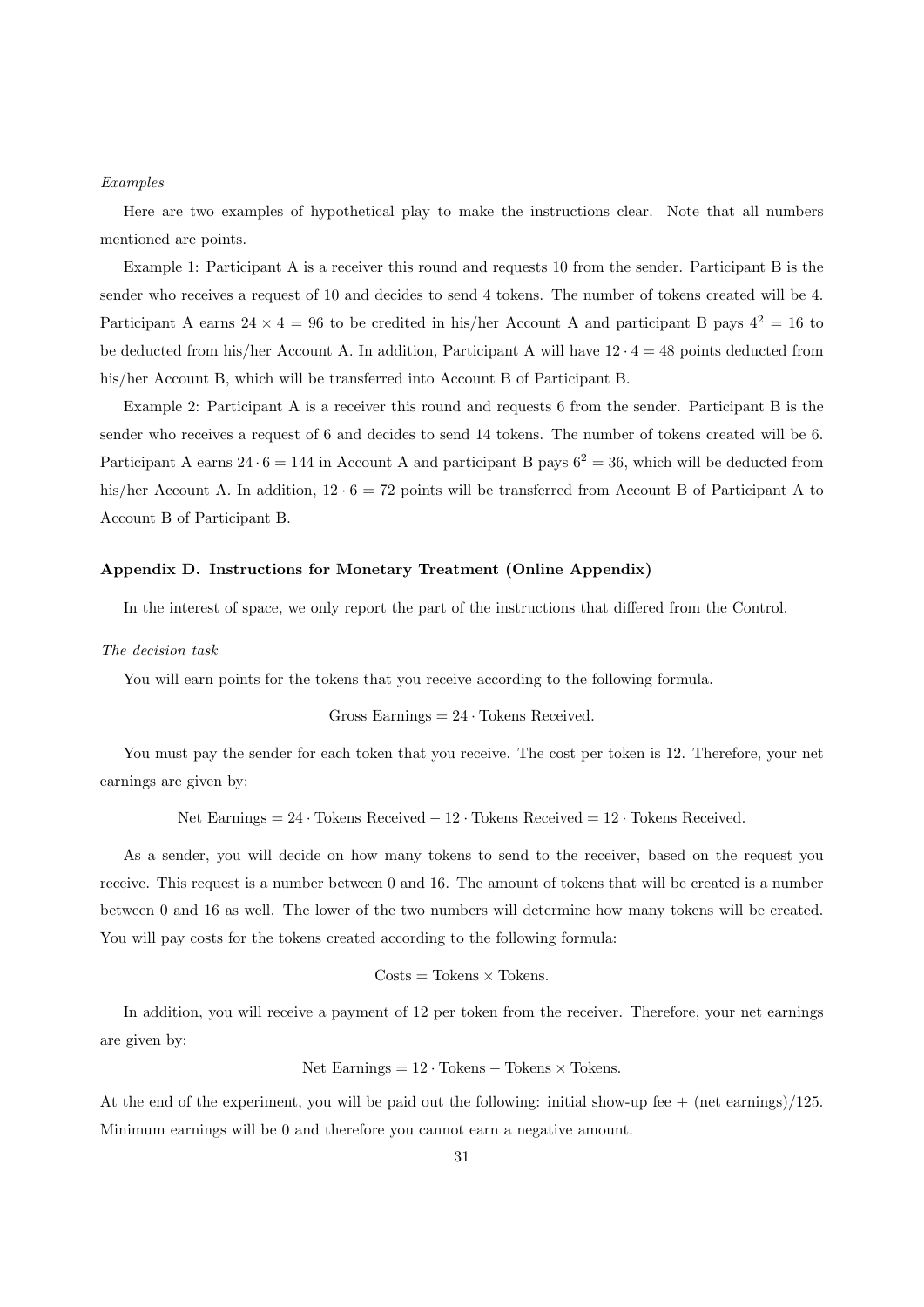#### Examples

Here are two examples of hypothetical play to make the instructions clear. Note that all numbers mentioned are points.

Example 1: Participant A is a receiver this round and requests 10 from the sender. Participant B is the sender who receives a request of 10 and decides to send 4 tokens. The number of tokens created will be 4. Participant A earns  $24 \times 4 - 12 \times 4 = 96 - 48 = 48$  and participant B receives a net payment of  $12 * \times 4 - 4^2 = 48 - 16 = 32.$ 

Example 2: Participant A is a receiver this round and requests 6 from the sender. Participant B is the sender who receives a request of 6 and decides to send 14 tokens. The number of tokens created will be 6. Participant A earns  $24 \times 6 - 12 \times 6 = 144 - 72 - 72$  and participant B receives a net payment of  $12 \times 6 - 6^2 = 72 - 36 = 36.$ 

### Appendix E. Control Questions (Online Appendix)

#### Control Treatment

Please answer the following control questions to ensure that you have understood the instructions.

- 1. You are a receiver this round and request 12 tokens. The sender decides to create 6.
	- The actual amount of tokens created will be [**response**] this round.
	- I will earn [response].
	- The sender will pay costs of [response].
- 2. You are a sender this round and receive a request of 8. You decide to send 12.
	- The actual amount of tokens created will be [response] this round.
	- I will pay costs of [response].
	- The receiver will earn [response].

#### Effort Accounting Treatment

Please answer the following control questions to ensure that you have understood the instructions.

- 1. You are a receiver this round and request 12 tokens. The sender decides to create 6.
	- The actual amount of tokens created will be [response] this round.
	- I will earn [response] in Account A.
	- I will transfer [response] from my Account B to the senders Account B.